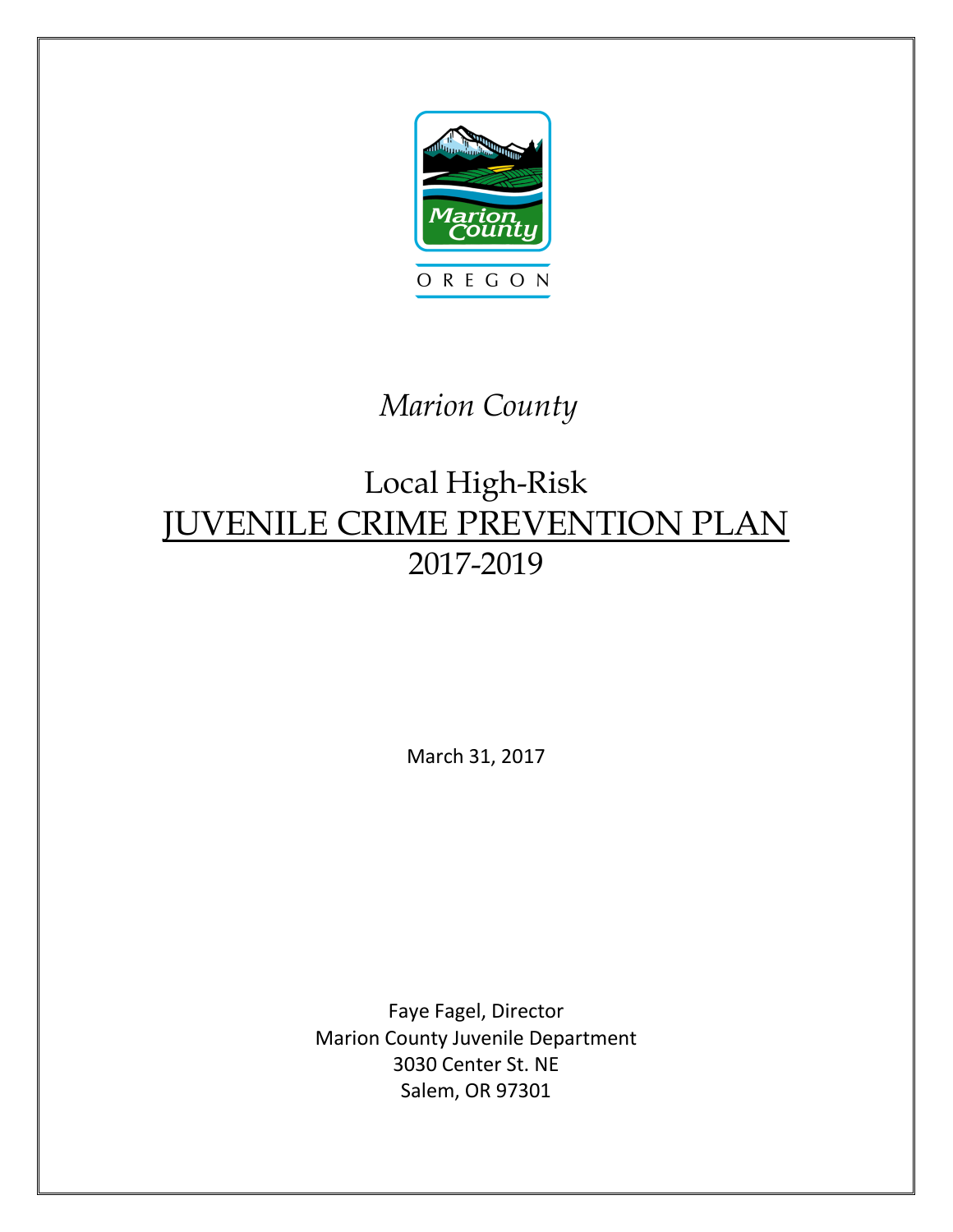# **CONTENTS**

# Introduction

| 1. Positive Youth Development Approach and Programming3                |  |
|------------------------------------------------------------------------|--|
|                                                                        |  |
|                                                                        |  |
| 4. Relation to Local Data on Disproportionate Minority Contact (DMC)14 |  |
|                                                                        |  |
|                                                                        |  |
|                                                                        |  |
| 8. Relation of Juvenile Crime Prevention Services to the Continuum of  |  |
|                                                                        |  |
|                                                                        |  |
| 10. Juvenile Crime Prevention Evidence-Based Practices Checklist21     |  |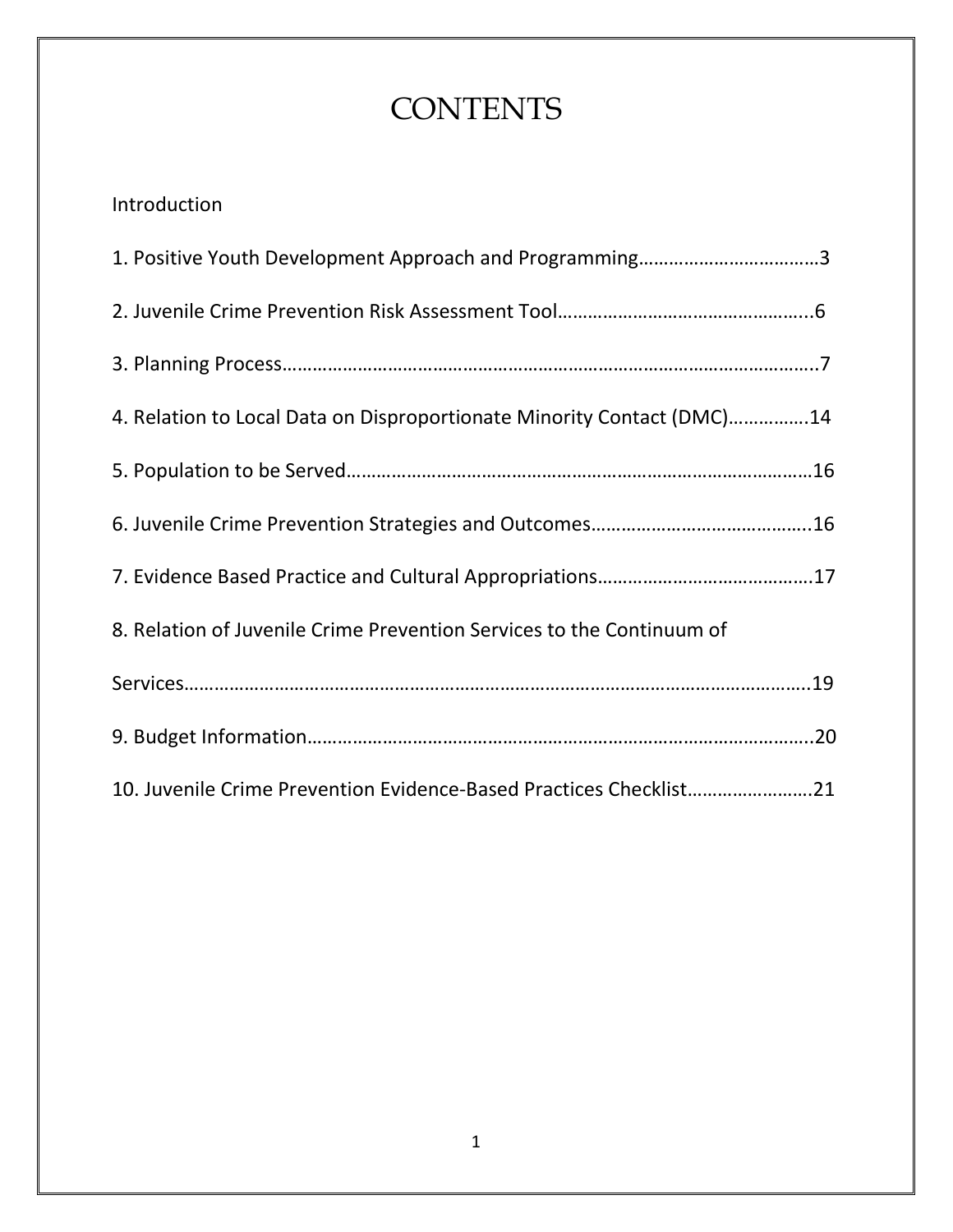### **INTRODUCTION**

*As per ORS 417.855 all counties in Oregon must develop a local high-risk juvenile crime prevention plan. The board of county commissioners designate an agency or organization to serve as the lead planning organization to facilitate the creation of a partnership among state and local public and private entities in each county. The partnership shall include, but is not limited to, education representatives, public health representatives, local alcohol and drug planning committees, representatives of the court system, local mental health planning committees, city or municipal representatives and local public safety coordinating councils. Plans must use services and activities to meet the needs of a targeted population of youths who have more than one of the following risk factors:*

- *A. Antisocial behavior;*
- *B. Poor family functioning or poor family support;*
- *C. Failure in school;*
- *D. Substance abuse problems;*
- *E. Negative peer association; and*

*F. Youth, clearly demonstrating at-risk behaviors that have come to the attention of government or community agencies, school or law enforcement and will lead to imminent or increased involvement in the juvenile justice system.* 

*In Marion County, the board of commissioners has designated the Juvenile Department to serve as the*  lead planning organization to facilitate the creation of a partnership among state and local public and *private entities.*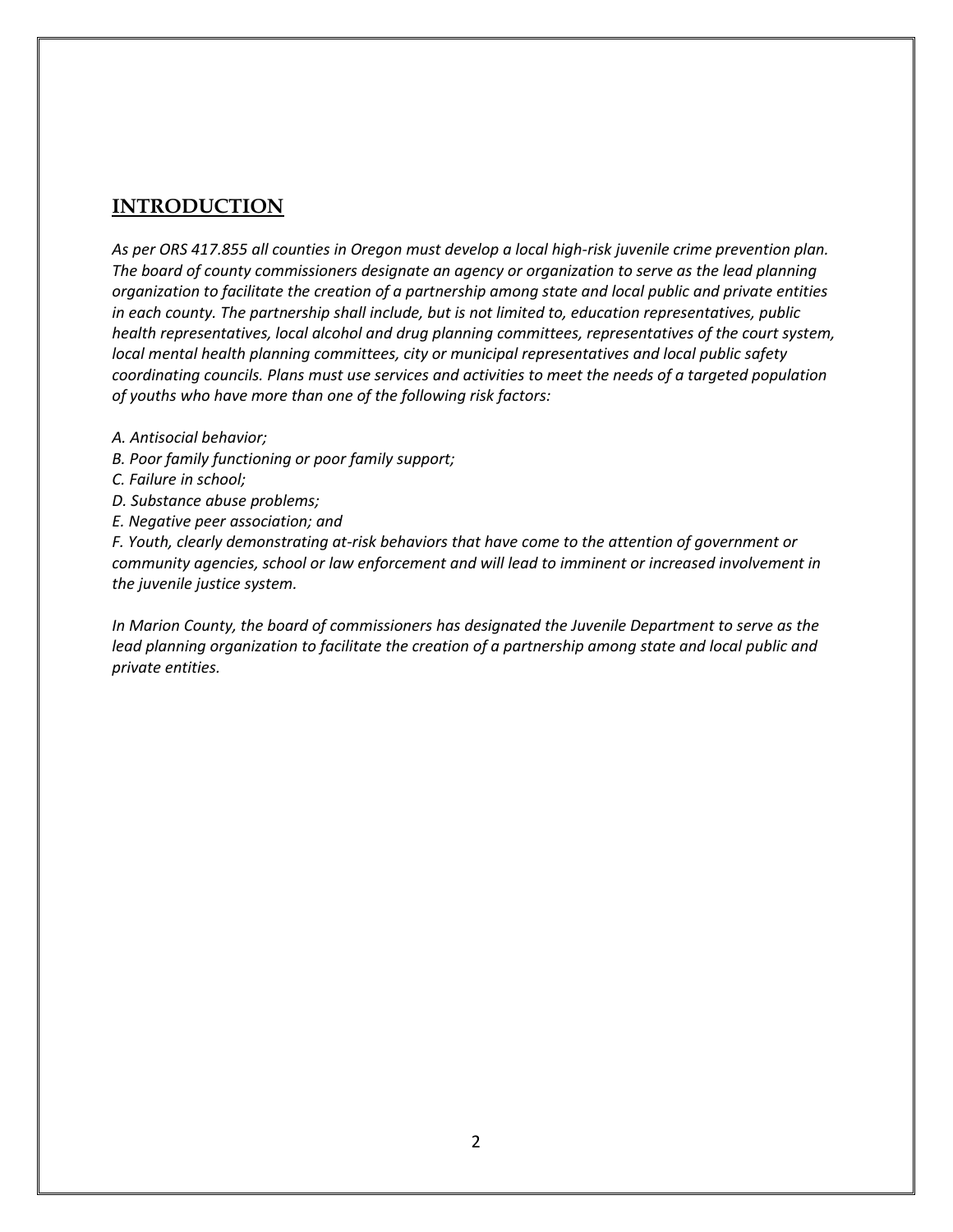# **1. POSITIVE YOUTH DEVELOPMENT APPROACH & PROGRAMMING**

The Family Support Program (FSP) addresses concerning behavior of youth ages 9-13 within the context of their family system. Referrals are most commonly received from law enforcement, school staff, juvenile probation officers for younger siblings of youth on probation, family self-referral, and from partner agencies. Once a referral is received, a Family Support Specialist (FSS) offers a meeting with the youth and family to assess eligibility for services. Eligible youth score medium or above on the Juvenile Crime Prevention Risk Assessment tool (JCP). The Family Support Specialist explains the program, and asks if the family would find value in participating. The program is voluntary, so the engagement of the youth and family at intake is critical. The FSS use the Family Check Up for the youth and family to prioritize areas of concern, establish goals and assist in the development of skills, supports, and access to resources. The program addresses, assists and supports the youth and family to mitigate areas of risk within the domains of the JCP which include: substance abuse; family functioning; negative peer associations; education; attitudes, values, and beliefs.

The Family Check Up tool and ongoing engagement with the youth and family is focused on identifying, supporting and strengthening what is working within the interactions and relationships of the family members. Supporting and strengthening the family interactions and relationships is a primary focus of the program.

In completing the initial intake JCP there is already a conversation that begins with the youth and family. Regardless of whether the youth scores as "low-risk" and is ineligible for the Family Support Program, the FSS will recognize and validate those areas of strength in the family relationships and parenting. The FSS provides assistance by to identifying and connecting the family with appropriate community resources.

When a family is eligible and volunteers to participate in the program, Family Support Specialists work closely with the youth's parents and school staff to understand the education issues, model and support parents in advocating and supporting their youth's educational success, strengthen parental involvement in completion of homework and education engagement, and facilitate connectivity to healthy after school activities.

The program supports families in holding youth accountable by providing appropriate consequences, structure and limit setting, and initiating a system of recognition and rewards for positive behavior and accomplishments.

Parents are assisted and supported to identify, acknowledge and access treatment resources for family counseling, substance abuse and mental health issues to remove any barriers and increase their ability to appropriately parent and guide youth.

The program is designed to be a maximum of nine months in accordance with evidenced based principles of the Corrections Program Checklist from the work of Dr. Ed Latessa (Professor of the School of Criminal Justice at the University of Cincinnati). The majority of the time spent with the family is within the family home or school. FSS involvement is more frequent and intensive at the beginning and tapers off over time as family members find a comfort level in incorporating new skills.

The Family Support Program (FSP) consists of two Family Support Specialists, one of whom is bi-lingual and bi-cultural and serves the monolingual Spanish speaking community in the county.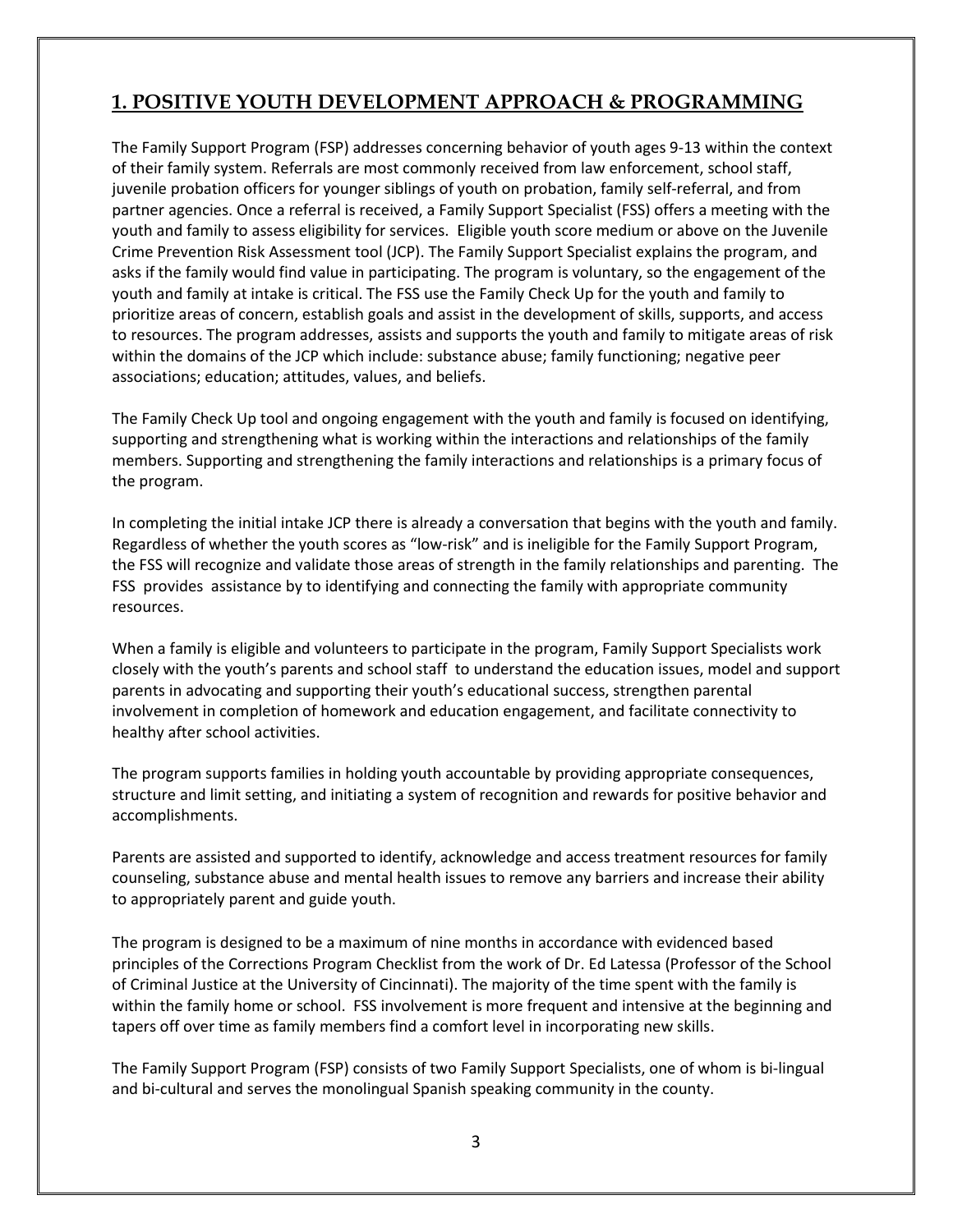The program promotes positive youth development within the context of the family system. Programs often invest in the youth without creating any changes within the interactions and relationships within the family. This program exemplifies key elements of positive youth development and resiliency in interactions with youth while modeling, teaching and supporting parents in implementing positive youth development approaches.

### **The Family Support Program incorporates the following:**

**Irlen Syndrome:** Youth referred to the Family Support Program are screened for Scotopic Sensitivity, a perceptual processing disorder (the brains ability to process visual information), and provided with information and resources for diagnosis as appropriate. Scotopic Sensitivity can significantly impact reading, attention and concentration, writing, and math. It can manifest with physical symptoms such as headaches, fatigue, and eye strain, as well as behavioral.

**Family Check Up:** The Family Support Specialists are trained and provided with ongoing support in implementing the Family Check Up (FCU) Model by clinical staff of The Child and Family Center at the University of Oregon. FCU is a brief, strength-based comprehensive family assessment that engages youth and families in identifying areas of strengths and challenges. The assessment is used to collaborate with parents to evaluate their needs and identify areas they have interest in addressing to improve relationships and functioning of their family.

**Every Day Parenting:** The Family Support Specialists are trained and provided with ongoing implementation support in the Every Day Parenting curriculum by clinical staff of The Child and Family Center at the University of Oregon. Every Day Parenting curriculum is divided into three areas of skills based on the concept of mindful parenting: supporting positive behavior, setting healthy limits, and building family relationships by helping parents change interaction patterns that occur daily in families and relationships.

**Skillstreaming:** is a four-part training approach—modeling, role-playing, performance feedback, and generalization—to teach essential prosocial skills and relationship skills to children and adolescents. The curriculum contains 50 skill lessons and includes six skill groups: Beginning Social Skills, Advanced Social Skills, Dealing with Feelings, Alternatives to Aggression, Dealing with Stress, and Planning Skills.

**Effective Practices in Community Supervision (EPICS) and Cognitive–Behavioral tools (CBT):** Teaching youth the link between thinking, feelings and actions gives them opportunities to explore risky thinking and behavior patterns and replace these with:

- pro-social thinking;
- developing skills to evaluate positive and negative decisions;
- increase feelings identification; and
- emotional regulation and empathy.

**Case plans:** translate Juvenile Crime Prevention Assessment risk and protective factors and Family Check-up results into a roadmap for youth, parents and the Family Support Specialist. Case plans identify long and short- term goals, competencies and interventions to be utilized and allow for the evaluation of progress and achievement of desired outcomes.

**HOPE Survey:** Hope is a cognitive-based motivational theory helping youth learn to develop the capacity to create strategies to attain their goals. (Snyder, 2002) The HOPE theory identifies two cognitive processes termed 'pathways' and 'agency'. Pathway is the mental strategies toward goal attainment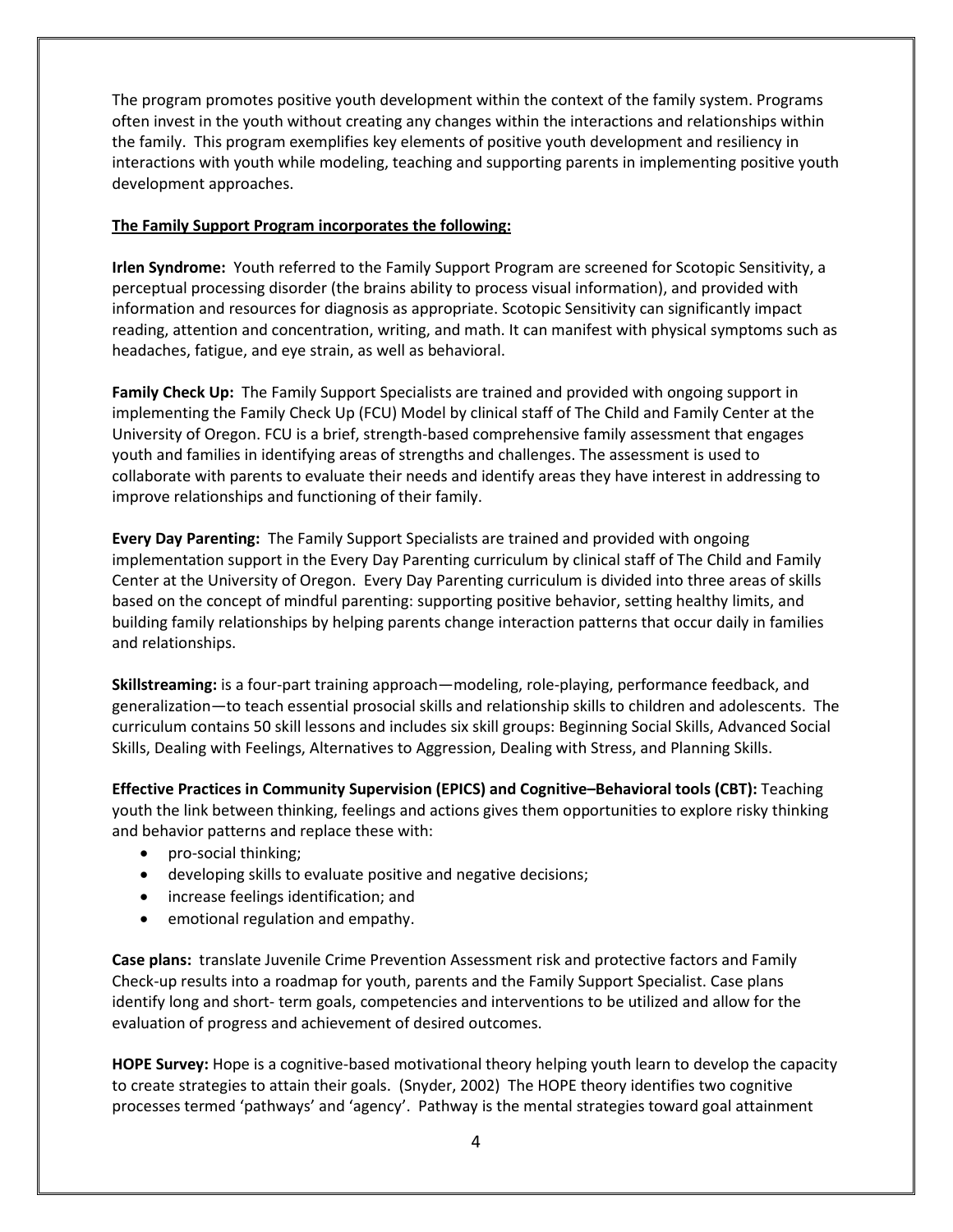and agency is the mental energy or capacity the youth has to self-direct and sustain movement toward their goals. Research consistently demonstrates the compelling benefit for positive outcomes when a youth has high levels of hope.

The initial interaction with the Family Support Specialist and youth and family is about building trust by providing information on the program referral, explaining what involvement in the program would look like, and how the family would be directing the areas of focus and investment. Transparency promotes trust and a sense of safety. From the first meeting program staff respect families' "voice and choice" and support their decision to accept these voluntary services or not.

Families are encouraged to provide the types of information and the level of disclosure that they feel comfortable with as the relationship with the FSS evolves over time. They are provided information about confidentiality and that releases are required for information to be shared. Families may elect to include relatives, such as grandparents, or friends as supports in meetings in order to feel more comfortable or safe.

The initial meeting often occurs in the home if desired by the family to increase comfort. The Family Check Up reflects what the family members say about their perception of how things are working and is the basis for families to select the areas they want to invest in to reach the outcomes they desire. The Family Check Up is family centered, tailored to the unique needs and desires of the family, and strength based by validating existing strengths and building, practicing, and reinforcing youth and adult skills. A major focus is the relationships, interactions, and communication between family members.

Ongoing interactions between Family Support Specialists and youth include motivational interviewing, active listening and positive behavioral supports such as tangible incentives and reinforcers as well as praise and recognition. Youth develop problem solving, emotional regulation, decision making, conflict management skills, and explore their attitudes, values and beliefs through the use of Effective Practices In Community Supervision (EPICS) Skills Streaming and Cognitive Behavioral Tools developed by the University of Cincinnati. These include Pros and Cons, Cost Benefit Analysis, Behavior Chain, and Cognitive Restructuring. FSS encourage youth efforts and achievements, inspire them to consider future possibilities and acknowledge change and progress towards short and long- term goals. Conversations are child directed but include coaching and social skills work, with a focus on communication that builds relationships. FSS create opportunities for fun interactions during meetings and demonstrate interest in youth's lives and interests by attending activities and events.

The Family Support Program promotes improved relationships with peers and natural supports by social skills development that maintains and improves strength-based interactions. Due to the profound effect of peer influence, staff work with parents on youth monitoring and family management. The FSS strives to teach skills that recognize healthy relationships, pro-social peers, improved strength based interactions and help youth engage and maintain positive peer supports. Youth are encouraged to assess peer relationships and how they reflect on their values and needs and support social success.

Family Support Specialists guide parents to gain and practice techniques that increase positive interactions with their child (children), improve daily interactions and promote connectedness. Staff emphasize youth and parent strengths to validate healthy family interactions. They provide praise and recognition, demonstrate supportive communication, relationship building, personal accountability, problem solving, and commitment and integrity: all skills that they want parents to exhibit in a parallel process with their youth. FSS provide direct support in assisting parents to navigate and weather challenges when trying to access community services.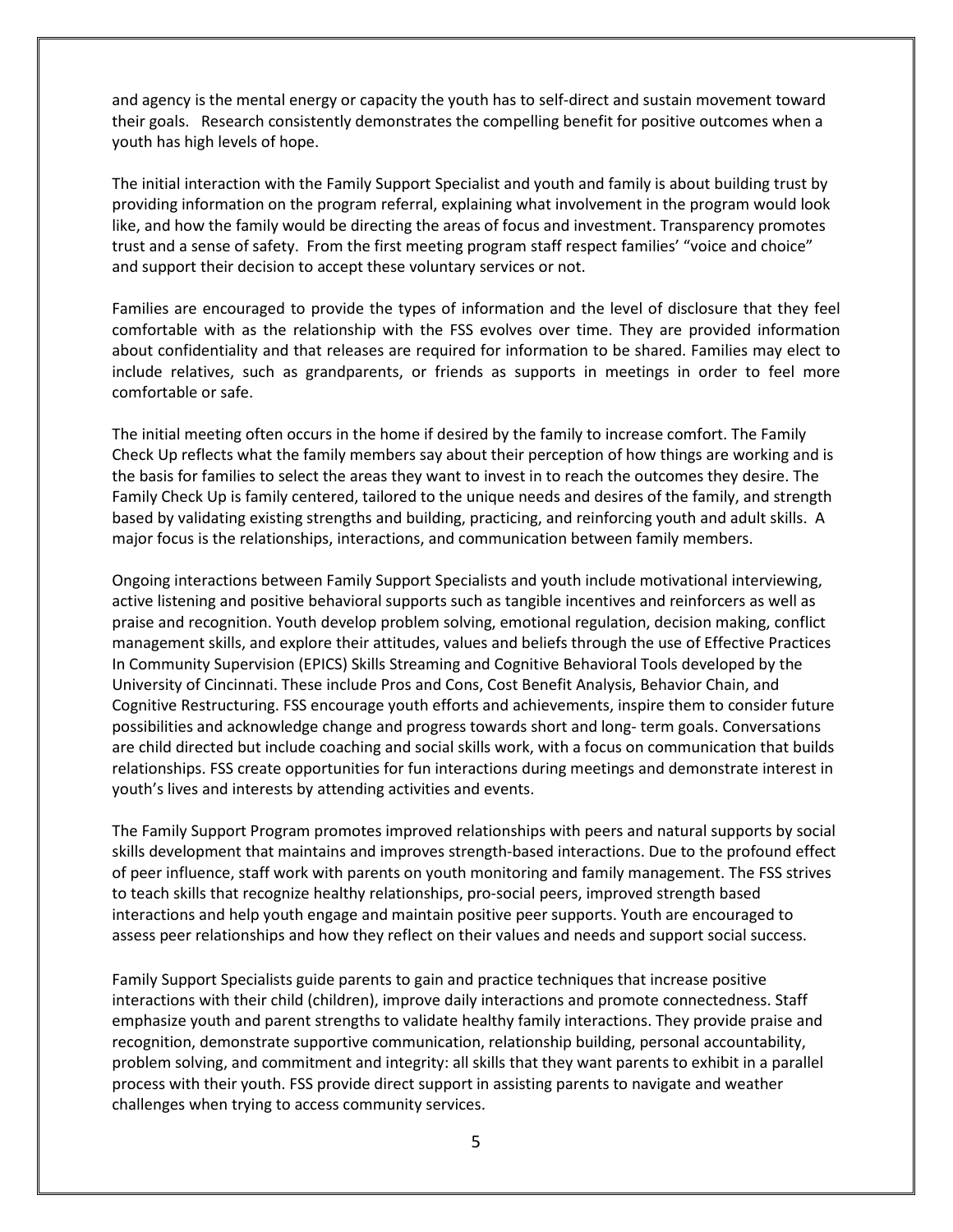FSP know the local resources and community agencies and broker services for youth and families with mental health agencies such as Children's Behavior Health, New Solutions and refer families to MV WRAP. They reach out to Developmental Disabilities and Child Welfare when necessary and assist families to work with their faith community, recreational services and to access local food bank and utility services when needed.

Supporting the youth and families strengths and enhancing the use, depth, and levels of competency in a variety of situations (and in response to a variety of stressors and events) occurs in every interaction with the FSS. Family Support Specialist mediate stress and conflict using rapport with youth and parents to teach and model positive communication, support and affirmation, tolerance, and encourage perseverance and resilience.

Family Support Specialists engage in collaborative partnerships with area schools including attending planning meetings and working with teachers and counselors to develop interventions that improve behavior and invite parent engagement. FSS coach parents on connecting with schools, developing relationships with school staff, and investing in the educational process. They support parents in holding youth accountable for attendance, completion of homework, academic achievement, advocacy for their youth's needs, and recognition and rewards for accomplishments. Supporting the value of educational engagement and environment conducive to learning and homework completion, communication between parents and educators, and youth accountability is critical for school success.

The Family Support Specialists recently completed training with Dr. Chan Hellman, College of Arts and Sciences Department of Human Relations University of Oklahoma on the Science and Power of Hope. Through the Hope Survey, youth are measured for how hopeful they are. Youth that are hopeful are more resilient and successful. Youth showing apathy (the opposite of hope) are less hopeful. The FSP already incorporates youth and family identification of goals and development of pathways to achieve those goals into the program – key elements of increasing hope. The Hope Survey will be incorporated into the work of the Family Support Program.

In the fall of 2016, the Juvenile Department made a significant investment in mandated trainings for all juvenile department employees and the Family Support Program staff. In addition to HOPE, experts were brought in to train staff on: Understanding the adolescent brain ( Karen Williams, MSSW) ; childhood trauma (Dr. Vincent Felitti, one of the authors of the Adverse Childhood Experience Study (ACES)); and trauma informed care (Dr. Mandy Davis, Co-Director of Trauma Informed Oregon and Associate Professor of Practice at Portland State University's School of Social Work).

Cultural awareness and sensitivity is part of ongoing training at the Marion County Juvenile Department.

### **2. JUVENILE CRIME PREVENTION RISK ASSESSMENT TOOL**

The Juvenile Crime Prevention Risk Assessment (JCP) is used to determine eligibility for services. Youth eligible for Family Support Services must score as medium, medium-high, or high risk.

The JCP is widely used by every Marion County Juvenile Department Probation Officer and is integrated in our services. Family Support Staff are trained in the use of the JCP. Training for new hires, and refresher trainings as needed are provided by the Juvenile Department.

The JCP is a validated risk tool for the target population and assesses risks in domains that have been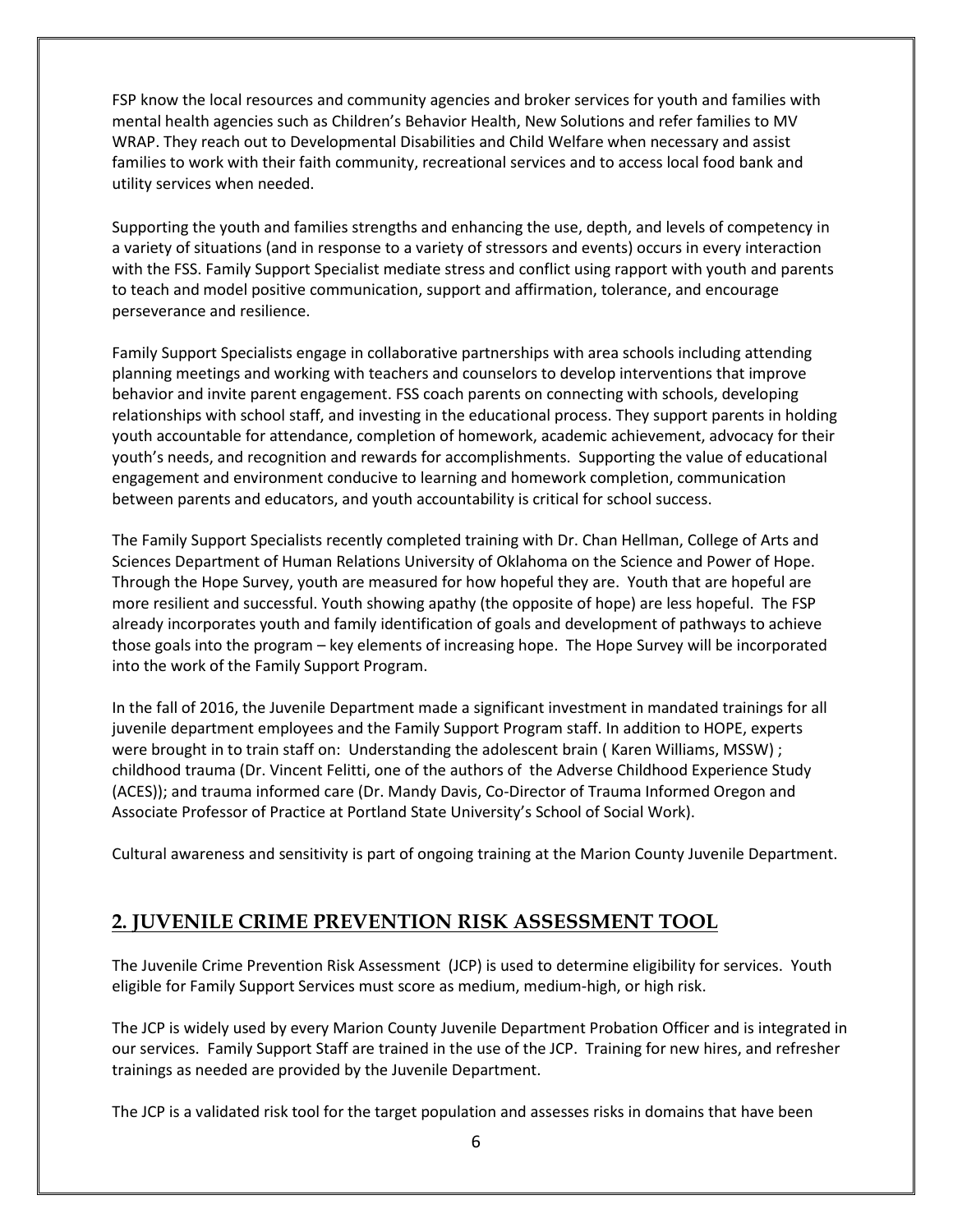identified through research to be tied to criminal behavior. The risk factors identified in the JCP are used to build a case plan that addresses skill development and risk mitigation in the areas of: attitudes values and beliefs; negative peer associates; educational engagement and conduct; and family functioning. The case plan format is the domains from the JCP and creates the road map for the FSS and the family to build an action plan with goals. The JCP is used at the beginning, middle and end of services to measure outcomes.

The Juvenile Crime Prevention Theory of Action Risk and Resiliency Factors mirror what is assessed through the JCP risk assessment. The case plan uses the resiliency factors within the strategies and actions to achieve the goals (outcomes). The critical Positive Youth Development Factors are the areas of focus with the youth and family (strengthening youth engagement with school, developing relationships, communication skills, conflict management, parenting, decision making, emotional regulation, goal setting, pro-social behavior etc.). The interventions in the skill building create the changes in resiliency factors to accomplish the youth development outcomes.

The JCP assessment data is entered into the Juvenile Justice Information System (JJIS) for youth who are referred by law enforcement. All other referral sources data will be entered into the Youth Development Council (YDC) database when operational. County support staff or Family Support Staff enter these assessments. A "Family Support Measureable Outcomes" form is completed when a youth leaves services. That data along with the JCP assessments are used to evaluate service outcomes.

# **3. PLANNING PROCESS**

On May 10, 2016, Dr. Mary Arnold, Professor and Youth Development Specialist at the Oregon State University, and member of the Youth Development Council, provided a presentation to the Marion County Public Safety Coordinating Council (MCPSCC) on Positive Youth Development (PYD) and Juvenile Crime Prevention (JCP). Her presentation included trauma informed programming; developmental relationships; youth program standards; critical PYD factors for youth at risk for juvenile crime; juvenile crime prevention risk assessment; aligning risk and resiliency factors with JCP outcomes; and juvenile crime prevention program theory.

At the same meeting, the Family Support Program staff provided the council with an overview of the program funded through Juvenile Crime Prevention, service delivery model, eligibility, curriculum used, and integration of the elements discussed by Dr. Arnold within the Marion County Juvenile Department's Juvenile Crime Prevention Program.

On February 21, 2017, a community planning meeting was held at the Marion County Juvenile Department to discuss the Juvenile Crime Prevention Planning process, Family Support Program, and community needs and gaps in services. Several members of the Marion County Public Safety Coordinating Council (MCPSCC) participated including: The Presiding Circuit Court Judge; District Attorney; Citizen Member and MCPSCC co-chair; Oregon Youth Authority Parole and Probation Supervisor; Director Marion County Community Services; Circuit Court Administrator; and Chief of Police – Keizer.

Other attendees represented: Local Alcohol and Drug Planning Committee; Community Action Agency; Deputy District Attorney assigned to Juvenile; Department of Human Services Child Welfare; Catholic Community Services; Children's Behavioral Health; Marion County Children's Behavioral Health; Marion County Health Community & Provider Services; Salem Police; and Salem Keizer School District Student Services Coordinator.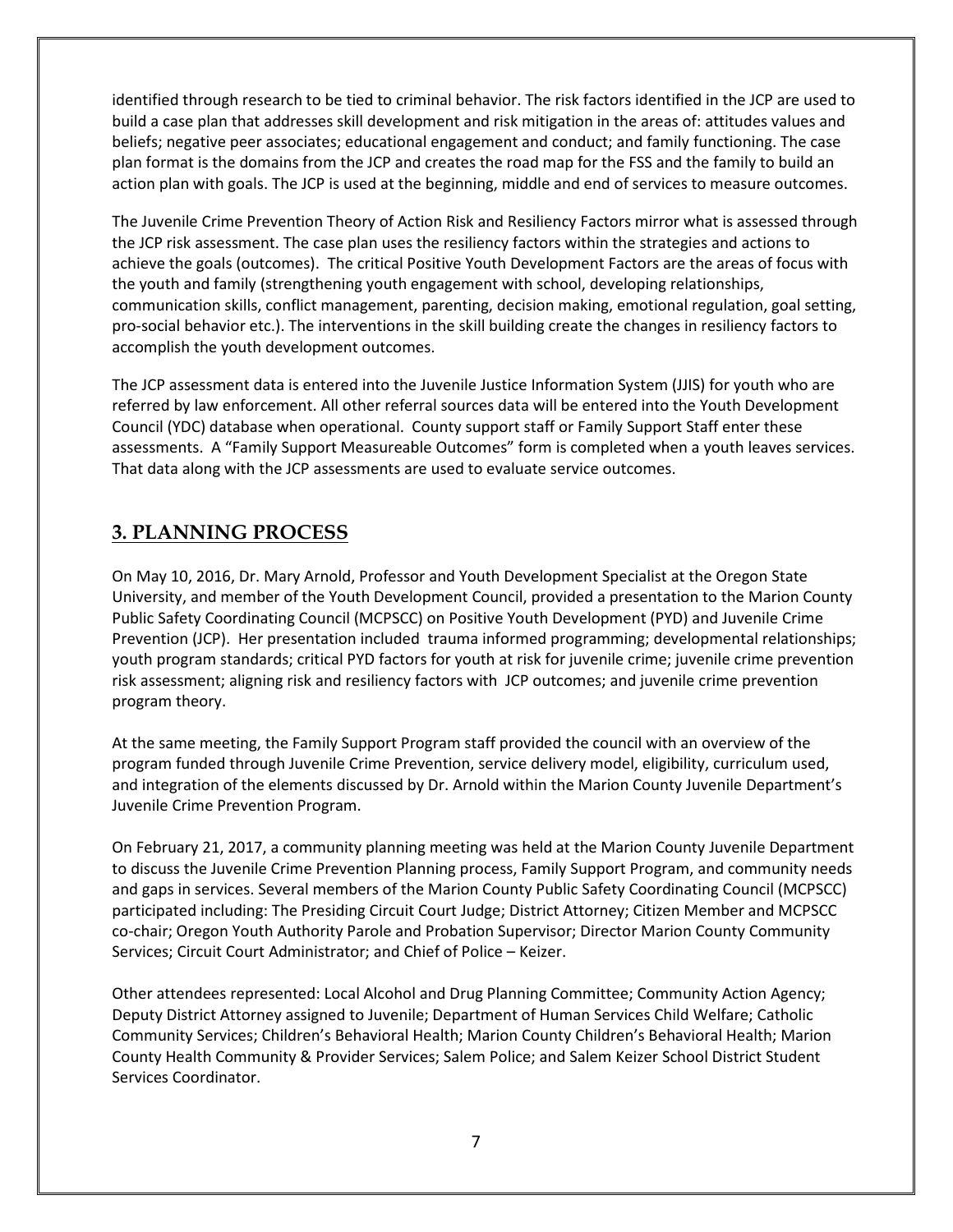On March 14, 2017, the 2017-19 Juvenile Crime Prevention Plan was approved by the Marion County Public Safety Coordinating Council during their regular meeting.

Marion County has active processes to consider local community juvenile justice issues, needs, barriers, and service gaps. The Children and Families Commission, Youth Resources Action Team, Family Preservation Action Team, Runaway and Homeless Task Force, (Mid-Willamette Homeless Initiative Strategic Plan adopted February 7, 2017); Marion & Polk County's System of Care Executive Committee, and the Local Public Safety Coordinating council are just a few examples. Marion County just completed a yearlong partnership with Multnomah County and Third Sector Capital on a Pay For Success project. This project sought to define and describe a target population to be served through an intensive in- home family support model. The Juvenile Department is involved in discussions with a community partner considering needs, target population, programs and services to support a community investment in Hispanic and Latino families. In October 2015, the Alliance for Hope international completed a Marion County community assessment evaluating the response of government and community based agencies to domestic violence and related child abuse, sexual assault, and other childhood trauma. "The mission of the Alliance is to create pathways to hope for women, children, and men who are victims of domestic violence and related sexual assault (and co-occurring child abuse) through collaborative, integrated multidisciplinary centers, teams and initiatives in order to break the generational cycle of violence and abuse in families across the United States and around the world."(Marion County Community Assessment report, October 2015,)

Marion County has a number of research efforts and tools to identify issues, needs, barriers, and service gaps:

- Escalation to Oregon Youth Authority that considers the factors that contribute to a youth escalating into the Oregon Youth Authority (OYA) system of residential placement or Youth Correctional Facilities;
- OYA Youth Reformation System predictive success rates (PSR) that uses analysis to identify where a youth might best be served to achieve the outcome of no new felony convictions:
	- o Community Juvenile Department,
	- o OYA residential placement, or
	- o OYA Youth Correctional Facility;
- The Marion County annual jail surveys where inmates are surveyed at one point in time, and, information is obtained as to their juvenile histories of trauma, substance abuse, family events, educational issues, etc

In partnership with the Oregon Youth Authority (OYA), the Juvenile Department is looking at factors present in youth that end up in OYA's state-wide residential treatment programs, or in a Youth Correctional Facility. Researching the data base of youth already committed to OYA indicates there are populations of youth that would be better served in the community -if the community has the appropriate resources, programs and services to safely manage these youth.

The following identifies the needs, barriers, and service gaps identified through the active processes and existing research and reports. These were reviewed by the participants of the community planning meeting on February 22, 2017 and the list was updated to include their additions.

**Youth Mental Health:** Educate and infuse mental health best practices into existing programs to address youth needs at all access points:

- Coordinate mental health hub that youth can access during late evening hours.
- Coordinate a system connecting youth to needed social services especially youth who have mental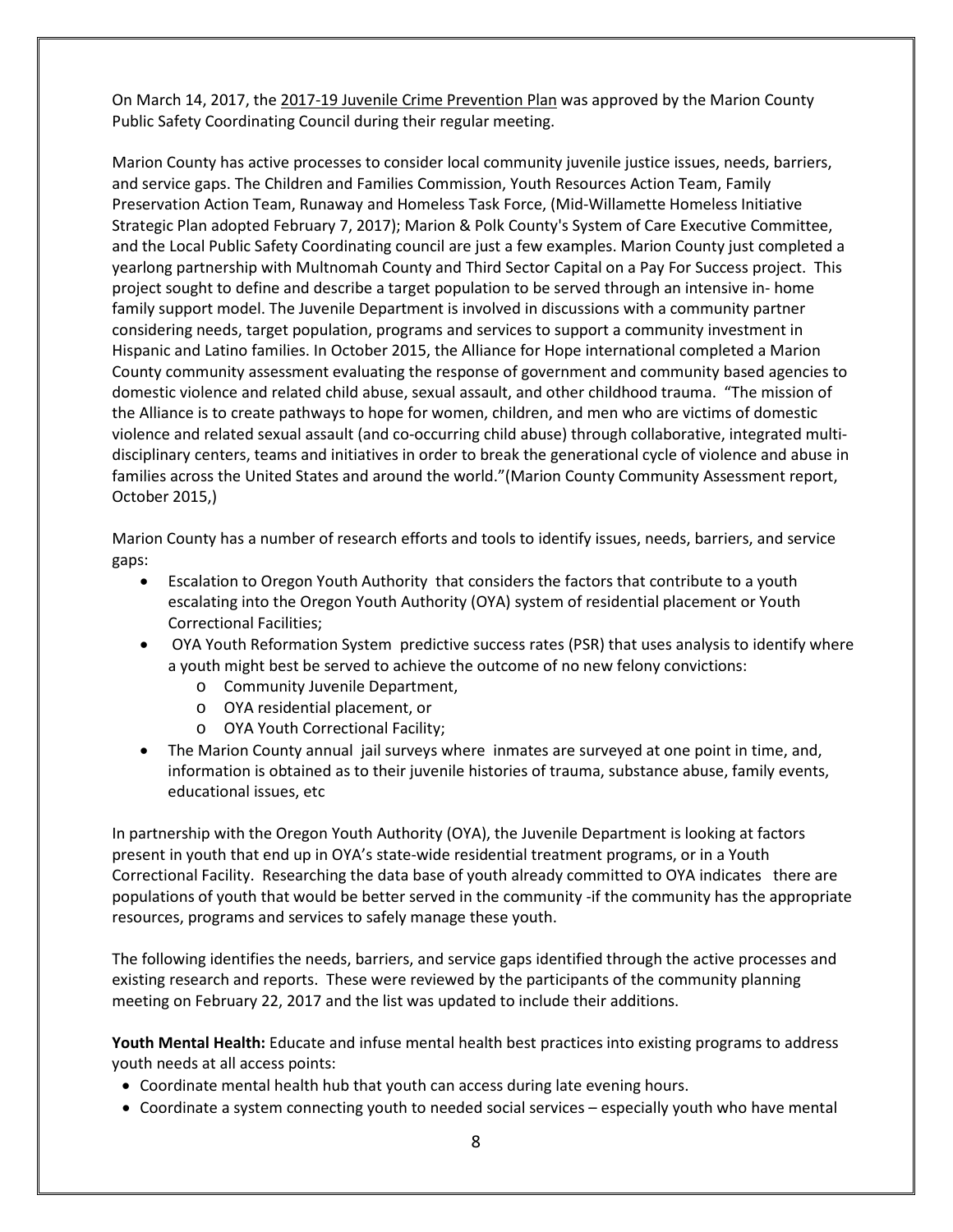health, alcohol, and drug issues.

- Lack of placement resources for youth with significant mental health needs and behavioral problems.
- Reduce waiting list for MV-WRAP.
- Youth are placed inappropriately in detention due to lack of resources and/or coordination of services to make proper decisions and placements
- Youth committed to Youth Correctional Facilities with serious mental health issues or serious emotional disturbance

**Youth and Family Support:** Coordinate services, supports, providers and families in a way that promotes the welfare of youth in their own homes and communities:

- Improve visitation practices at Oregon Department of Human Services.
- Recruit foster parents to create family siblings placements, in lieu of placing a large numbers of foster children in one home. Support foster parents.
- Develop programs and services to support youth transitions from foster care. Include:
	- o Supporting youth in managing the impact of early childhood experiences,
	- o Supporting family members in reunification,
	- o Parenting and support of youth given early childhood experiences, and
	- o Supporting parents in healthy family functioning.
- Coordinate training and implementation of the Family Check Up program for targeted sectors: education, public safety, early childhood, mental health, and social services – no wrong door to access services
- In partnership with state government partners, develop a model for youth on probation to support them in the community within the context of families. Reduce commitments to Oregon Youth Authority residential placements and Youth Correctional Facilities. The model would address the whole person by focusing on educational, health, and social/emotional outcomes, and other factors including: parent skill building, family engagement, collaborative and customized treatment, and trauma-informed care interventions.
- Family preservation and support.
- Reduce teen pregnancies.
- Strategize to prevent child abuse.
- Reduce domestic violence and increase supports for adult survivors and children.
- Consider how to provide referrals and services to children and youth not in the juvenile justice system or connected to victim services. Include mentoring.
- Align community resources to help the community become more effective in mobilization for positive youth development in Marion County. Identify the key partners, funding sources, and community readiness to improve wellness outcomes for youth.
- Mentoring available to support youth across the continuum of services, ages, and needs.
- Foster or respite options for families in crisis where youth can be safe while family issues are being assessed and worked on. Respite care on all levels for time outs for parents and for youth.
- After normal business hours and weekend availability and access to supports for youth and families.
- Risk assessment tools appropriate for young women and programs, interventions, supports and services effective for young women.
- Trauma informed care for young women.
- Avenues to connect with and support youth when schools are on break.
- Coordination with everyone involved with a family. Reduce need for information and paperwork requested of families with each agency.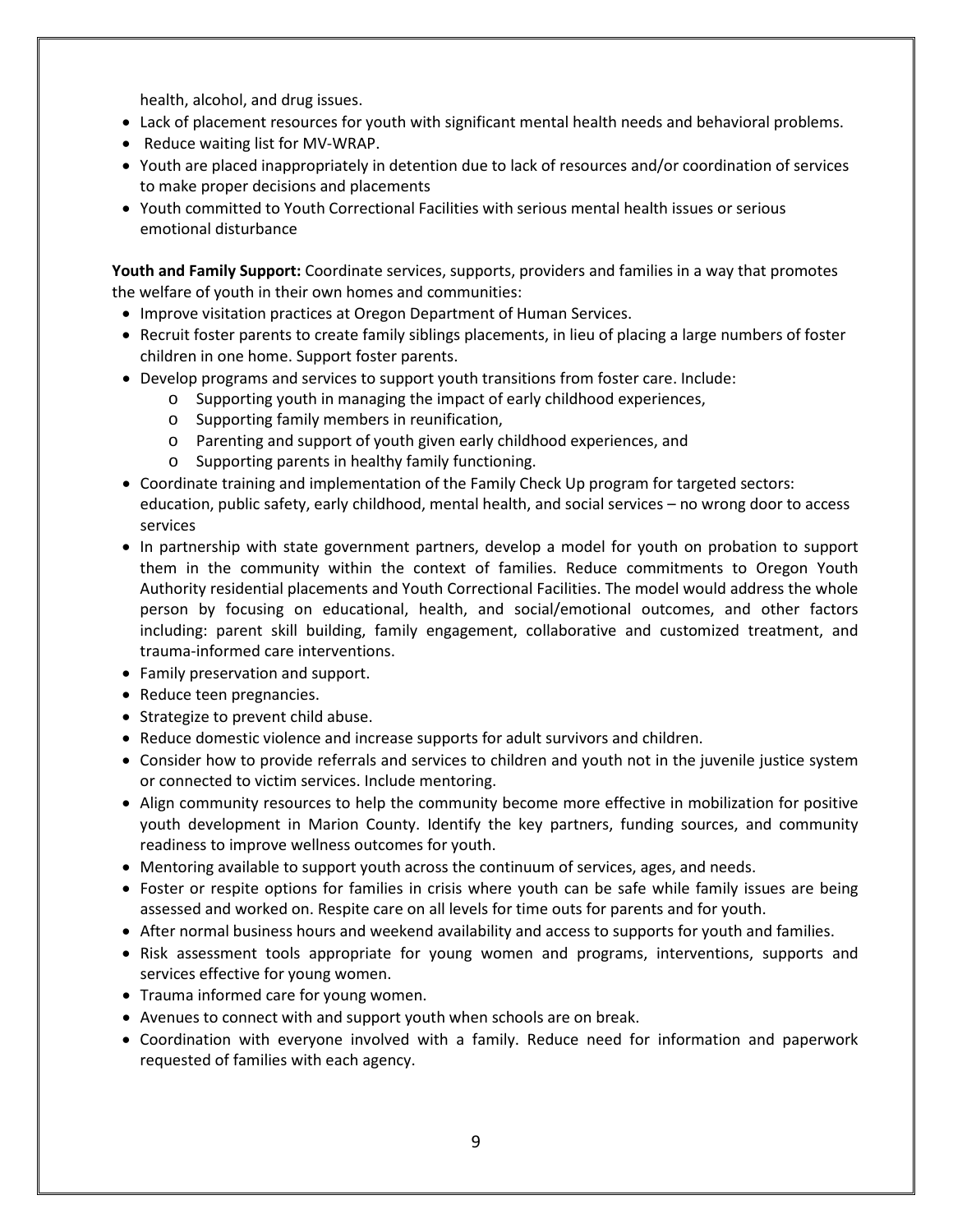**Runaway and Homeless Youth Options:** Increase shelter options and services for youth in our community:

- Support and expand neighborhood-based community centers for homeless families and youth, such as Salem Dream Center and Mid Willamette Valley Community Action Agency's Home and Resource Center.
- Use of safe families for children program.
- Explore reception center concept.
- Work with local programs that focus on youth homeless prevention.
- Address barriers that homeless children face in advancing their education:
	- o Ten-day absentee policy;
	- o School-based work skills development programs;
	- o Tutoring/mentorship for students in the gap between mainstream and alterative school; and
	- o Professional development opportunities for educators and staff dealing with homeless and high risk populations.
- Prioritize runaway and homeless youth as a major focus. Identify gaps in services and resources needed to fill gaps.
- Increase community out-reach and family support to reduce the amount of time and events where youth are on the run.
- Encourage a portion of new housing to offer homeless families.
- Supports and services for lesbian, gay, bi-sexual, transgender, questioning, and gender nonconforming youth.

### **Domestic Violence:**

- Encourage a portion of new housing to offer as a priority to victims of domestic violence.
- Implementation of the Alliance for Hope Community Assessment report recommendations incorporated into Marion County Community Assessment Recommendations and Next Steps.
- Assistance for families in negotiating systems responding to domestic violence, and providing ongoing support.
- Options for referrals to support youth identified in homes when police respond to domestic violence calls.
- Assessments for youth and family needs and resources to address these needs.

**Minority Youth Over-Representation:** Identifying effective strategies to reduce over-representation in the juvenile justice system:

- Expand alternatives to detention and residential treatment.
- Cultural sensitivity and responsiveness interactions, programs, and services that recognize and support cultural differences.
- Partner with higher education to identify skill sets for working with youth and families in social services.
- Family support services for healthy families.
- Educational supports.
- Coordinate providers involved with a family.

### **Education:**

- Overlap in Salem and Keizer schools.
- Coordinate services being provided to prevent duplication.

**Youth Employment:** Give youth skills while in school. Transitioning them to the next level:

• Establish a system that allows young people to work while gaining needed skill sets.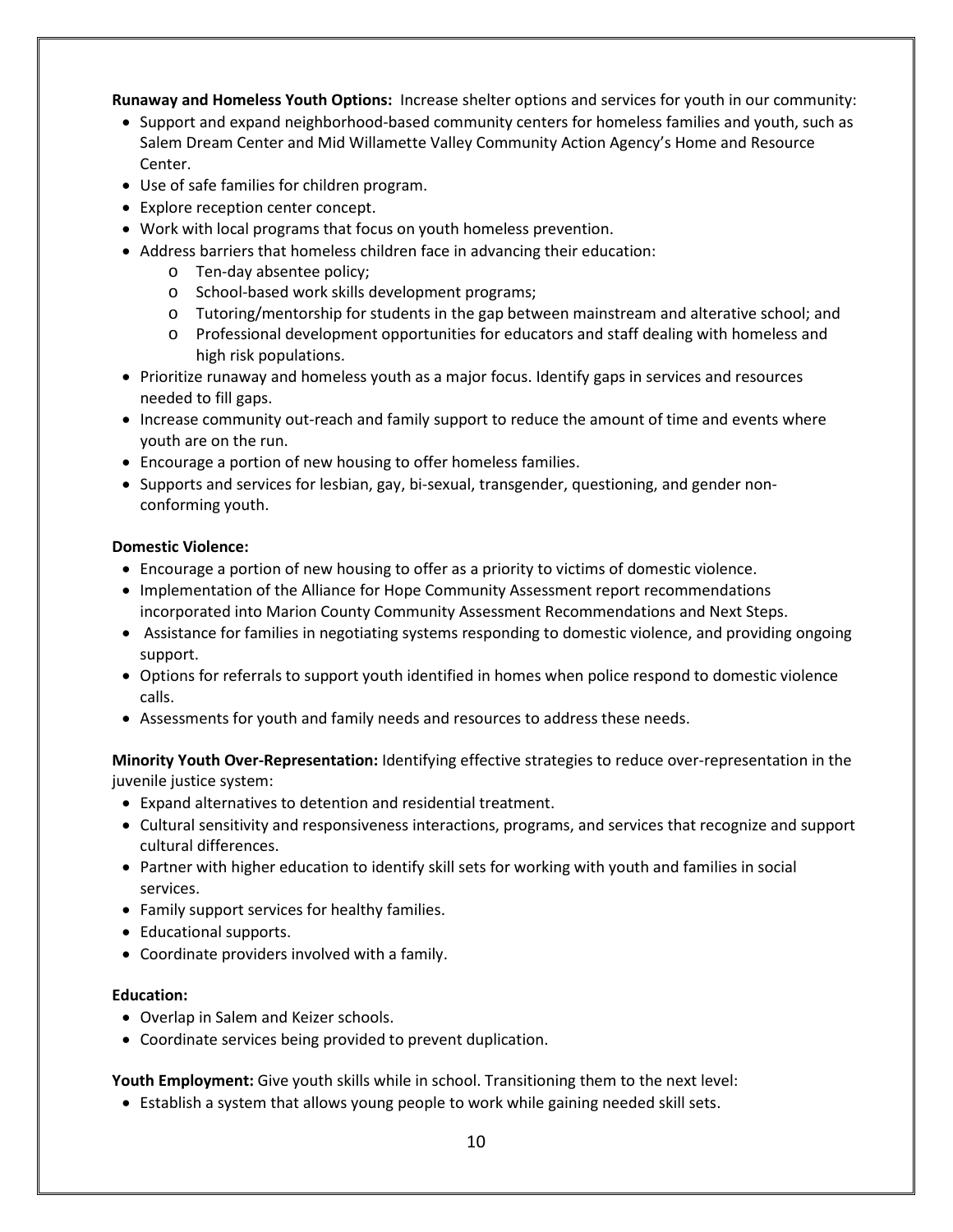• Assist the school districts to offer effective and relevant financial literacy training in selected schools through proven curriculum materials and community trainers.

**Crossover Youth:** Youth who have histories of abuse and neglect involved with child welfare who cross over into the juvenile justice system:

- Partnership and commitment to implement the crossover model
- Adequate resources to appropriately serve youth given what is known about brain development and trauma.
- Alternative strategies to reduce crossover youth commitments to youth correctional facilities.

**Substance Abuse:** Resources needed to address serious substance abuse issues:

- Youth residential substance abuse treatment resources.
- Length of treatment appropriate to adequately address youth issues sometimes conflicts with insurance allowed length of stay.
- Youth engaging in substance use and abuse at earlier ages (10-12). Appropriate services needed for them.
- Need avenues to address substance abuse and parents as we work with youth. Issue creates inability for parents to appropriately parent their youth.
- Need a coordinated community prevention strategy.

Marion County is Oregon's fifth most populous county. With four of fourteen state correctional institutions, two state juvenile corrections facilities, and the Oregon State Hospital housing offenders with psychiatric diagnoses, the county population of state prisoners and local inmates is the highest per capita rate of any Oregon county. More than 27% of Oregon's total prison population is housed in Salem, the county seat and Oregon's capital. *(Marion County Pay For Success Final Report, August 2016)*. Marion County is located in the Willamette Valley with 20 incorporated cities, encompassing nearly 1,200 square miles with a population 330,700 *(Marion County web site)*.

Youth between the ages of 9 and 13 comprise 8% (23,357) of the total population in Marion County. This age group (9-13) represents approximately 17% of the total youth population referred to the Marion County Juvenile Department in 2016. Hispanic youth represent 41% (9,616) of the overall county 9-13 population. 36% of the referrals to the Juvenile Department in 2016 were Hispanic. Gender for this age group in general population of youth is almost equal, but the gender ratios for youth involved in juvenile justice show males consistently above 65% of youth referred. *(All population data found at Easy Access to Juvenile Populations: 1990-2015 [\(https://www.ojjdp.gov/ojstatbb/ezapo\)](https://www.ojjdp.gov/ojstatbb/ezapo).* Referral statistics for Marion County come from the Juvenile Justice Information System.

### **Profile of Youth in the Family Support Program**

Youth who are referred to the Family Support Program who complete the JCP risk assessment at the initial intake meeting have the following profile:

### **School**

- 73% are not attached to school
- 69% are failing
- 69% have had an expulsion or suspension in the past 6 months.

### **Peers**

- 67% are engaged in unlawful or serious acting out behavior
- 70% have been suspended, expelled or dropped out of school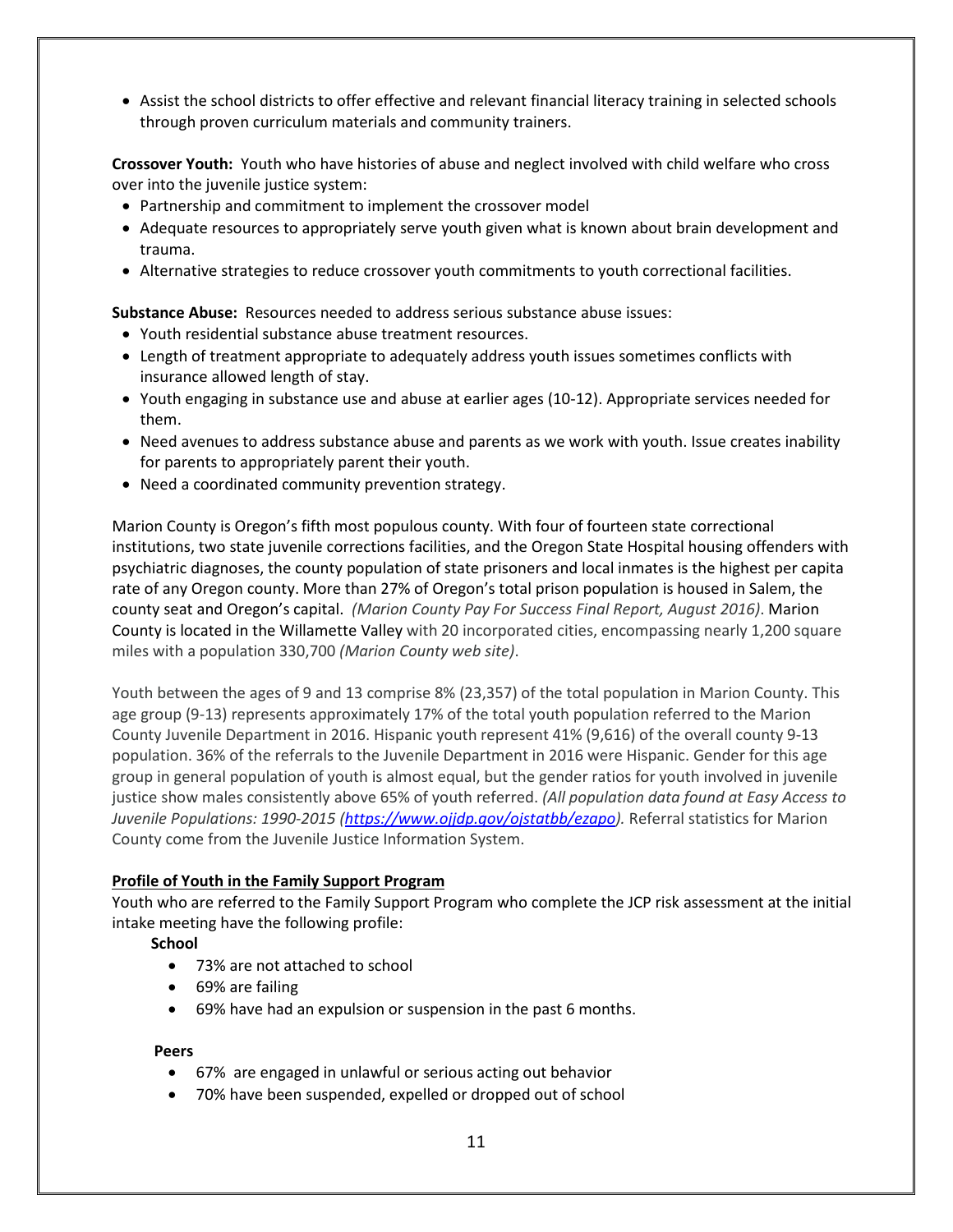### **Family**

- 59% have poor family supervision
- 60% have serious family conflicts
- 56% History of reported child abuse or domestic violence
- 59% family trauma/disruption during past 12 months

### **Anti-social thinking, attitudes and values**

• 73% have anti-social thinking, attitudes, values and beliefs

### **Substance Abuse**

- 28% substance use began at age 13 or younger
- 15% current substance use causing problems in youths life
- 19% substance use beyond experimental use (uses alcohol or drugs regularly)

Given that these youth are aged 9 to 13, the fact that they are already using drugs and alcohol beyond experimental use to the point of creating disruption in their lives, is of great concern.

One of the strongest predictors of future criminal behavior is a referral for a crime prior to age thirteen. FSP statistics indicate 96% of the youth who met the medium to high-risk eligibility criteria, were referred for criminal activity. The age of culpability restricts youth 9-12 from being within the jurisdiction of the juvenile justice system.

These are youth and families with complex issues not easily or initially served in other programs in the county.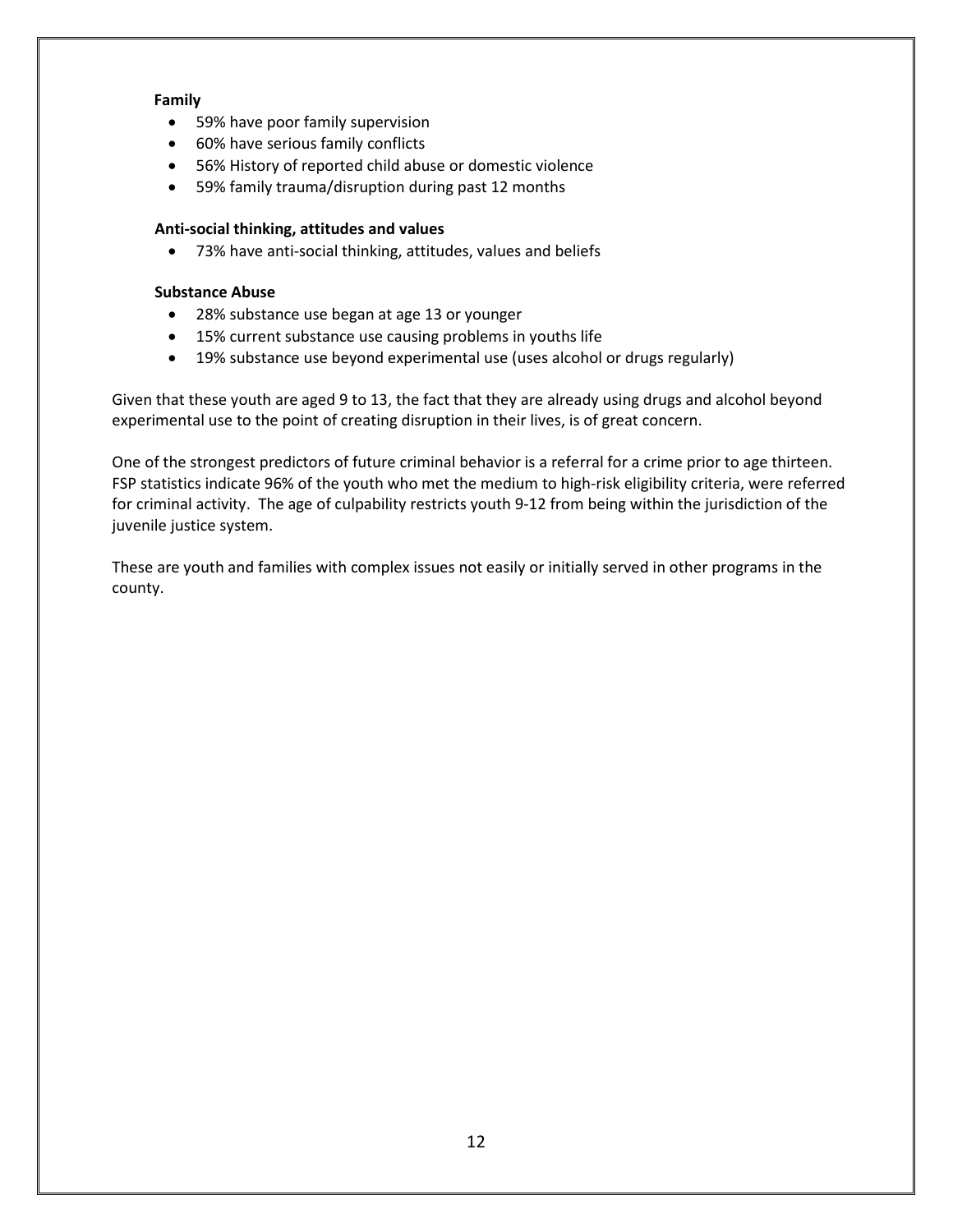# **JUVENILE CRIME PREVENTION FAMILY SUPPORT PROGRAM Youth Profile: 2010-2016 TOTAL YOUTH IN PROGRAM – 252**

**(Average age of assessment – 11)**

|                                                                                                                                                                             | <b>Medium to High</b><br>Risk (6 - 30) |
|-----------------------------------------------------------------------------------------------------------------------------------------------------------------------------|----------------------------------------|
| 2.1 Significant school attachment/commitment (has significant involvement/commitment to<br>school)                                                                          | $(-73%)$                               |
| 2.2 Academic failure (recently failed, or currently failing two or more classes)                                                                                            | 69%                                    |
| 2.5 Suspension(s) or expulsion(s) during past 6 months                                                                                                                      | 69%                                    |
| 3.1 Friends disapprove of unlawful behavior                                                                                                                                 | $(-65%)$                               |
| 3.2 Friends engage in unlawful or serious acting-out behavior                                                                                                               | 67%                                    |
| 3.3 Has friends who have been suspended or expelled or dropped out of school                                                                                                | 70%                                    |
| 3.5 Substance abusing friends                                                                                                                                               | 39%                                    |
| 4.1 Chronic aggressive, disruptive behavior at school starting before age 13 (stealing, fighting,<br>bullying, threatening, shunning, starting rumors/malicious gossiping)  | 75%                                    |
| 4.4 Referred for a criminal offense at age 13 or younger (misdemeanor or felony charges;<br>exclude status offenses, violations, infractions)                               | 96%                                    |
| 4.5 Involved in constructive extra-curricular activities (sports, clubs, music, theater, arts, etc.)                                                                        | $(-77%)$                               |
| 4.8 Behavior hurts others or puts them in danger (check if true at any time in past)                                                                                        | 71%                                    |
| 4.10 Behavior hurts youth or puts her/him in danger (check if has been true at any time in<br>the past) (suicide, excessive risk-taking)                                    | 50%                                    |
| 4.11 In past month, youth's behavior has hurt or put her/him in danger (suicide, excessive<br>risk-taking)                                                                  | 55%                                    |
| 4.12 A pattern of impulsivity combined with aggressive behavior toward others                                                                                               | 64%                                    |
| 5.1 Communicates effectively with family members (both verbal and nonverbal shared<br>communication with healthy relationship boundaries)                                   | $(-65%)$                               |
| 5.2 Poor family supervision and control (don't know where youth goes, what youth does, and<br>has little influence in such matters)                                         | 59%                                    |
| 5.3 Serious family conflicts (family often yell at or insult each other in ways that make youth<br>uncomfortable/unhappy)                                                   | 60%                                    |
| 5.4 History of reported child abuse/neglect or domestic violence                                                                                                            | 56%                                    |
| 5.8 Family trauma/disruption during past 12 months (separation/divorce, frequent moves,<br>inadequate finances, illness, death, abandonment)                                | 59%                                    |
| 7.1 Anti-social thinking, attitudes, values, beliefs (attitudes or values which are accepting of<br>delinquent behavior, drug use, and/or violence)                         | 73%                                    |
| 7.2 Youth lacks empathy, remorse, sympathy, or feelings for his/her victim(s)                                                                                               | 53%                                    |
| Items that are of special concern for the age of the youth                                                                                                                  |                                        |
| 6.1 Substance use beyond experimental use (uses alcohol and/or drugs regularly)                                                                                             | 19%                                    |
| 6.2 Current substance use is causing problems in youth's life (youth is having problems with<br>school, the law, family, friends or community related to alcohol/drug use). | 15%                                    |
| 2.8 Diagnosed learning disability or concrete evidence of cognitive difficulties                                                                                            | 32%                                    |
| 5.8 Family trauma/disruption during past 12 months (separation/divorce, frequent moves,<br>inadequate finances, illness, death, abandonment)                                | 59%                                    |
| 6.3 Substance use began at age 13 or younger                                                                                                                                | 28%                                    |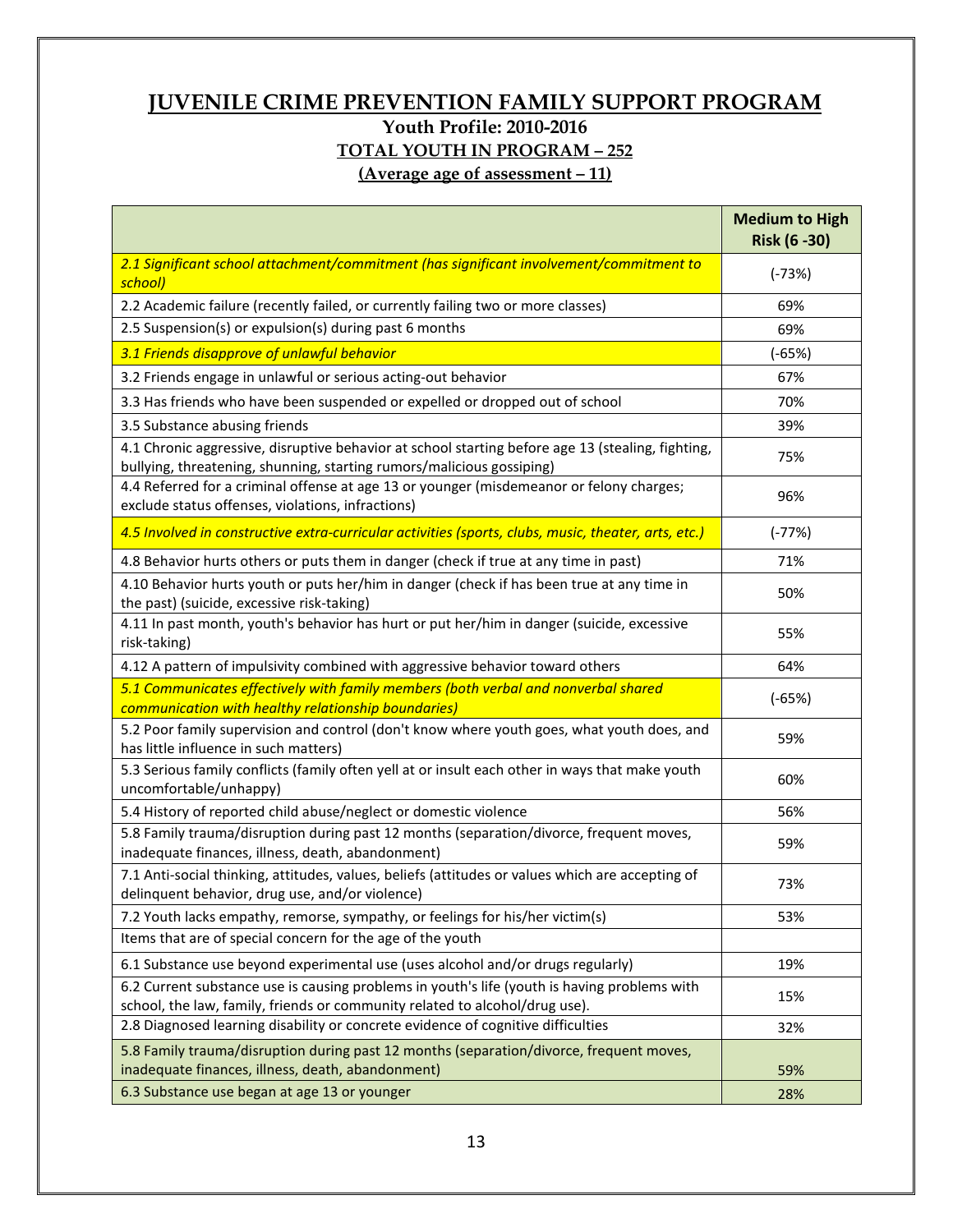#### **Marion County Juvenile crime trends since 2008**



The Family Support Program measures outcomes by change in risk and protective factors on the JCP assessments. These show youth who received FSP services make significant improvements in key areas.

Oregon County Juvenile Justice measures overall public safety with the rate of criminal re-offense within twelve months of the first criminal referral. Referrals come from law enforcement and allege that a criminal offense has been committed by the youth. Only youth assessed at medium to high-risk to recidivate as determined by the JCP assessment are eligible for FSP services. Youth who successfully completed FSP services from 2010 through 2015 show a lower rate of recidivism 12 months after completion of FSP services. This is a more specific measure of recidivism than the statewide measure We look for any criminal referrals after the provision of services has ended, or from the date the youth/family declined, or was referred elsewhere.

All above data is from the Juvenile Justice Information System (JJIS).

### **4. RELATION TO LOCAL DATA ON DISPROPORTIONATE MINORITY CONTACT [DMC]**

Marion county tracks and reports disproportionate minority contact annually using the Oregon Juvenile Justice Information System (JJIS 471 Series of Reports). In 2012 and 2016 an external analysis was completed by Dr. Bill Feyerherm of Portland State University. The disproportionately in Marion County happens primarily for Hispanic youth. They are consistently over-represented at Referral from law enforcement, under-represented with Diversion services and detained at our detention at higher rates than White youth. For the last two years (2015, 2016), parity has been achieved in detention indicating efforts to offer other options for Hispanic youth are having an effect on local practices. Diversion from petition to court for Hispanic youth is trending down and in 2016 was at parity. We continue to look for opportunities to connect these youth with diversion services.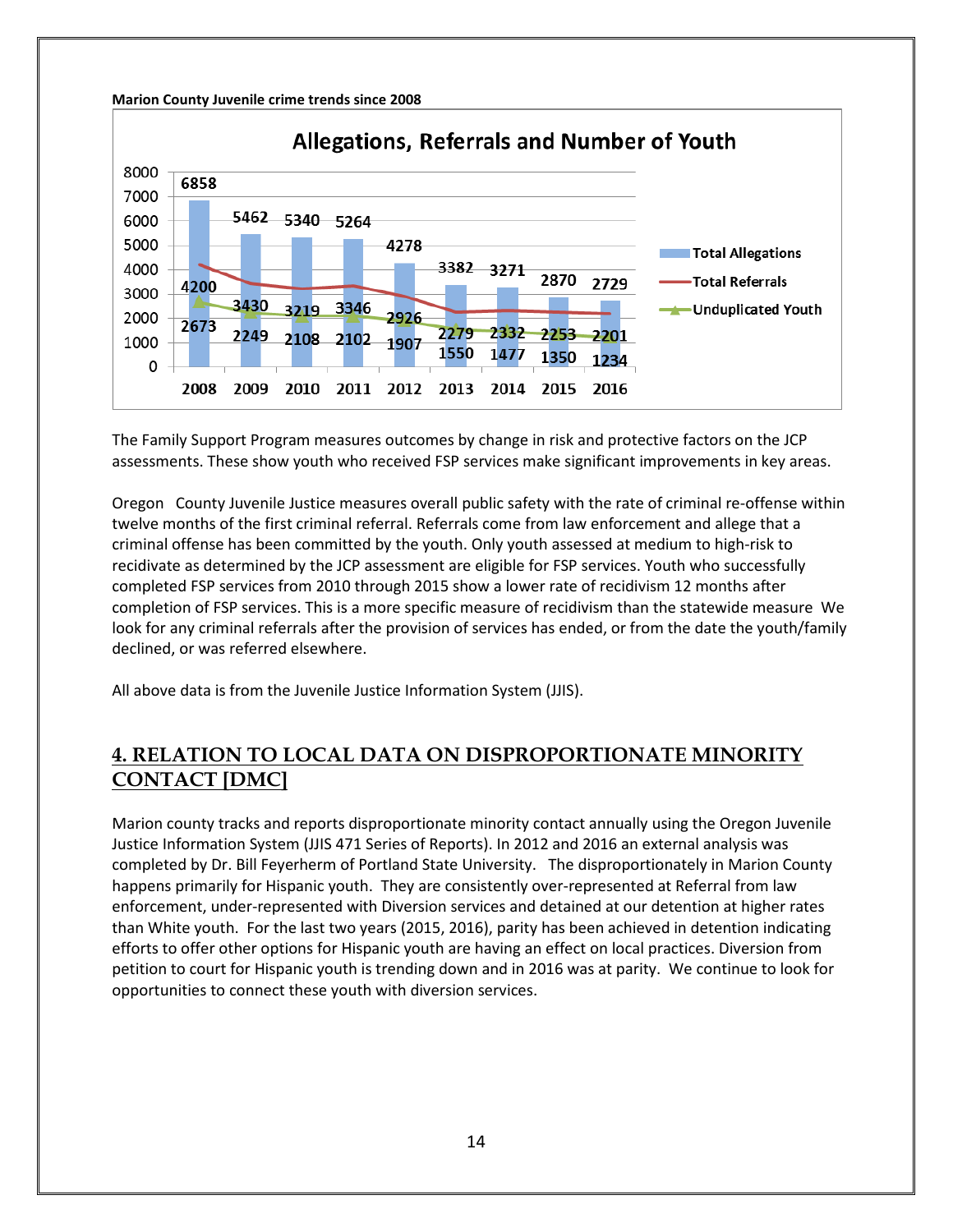Table below shows the Juvenile Department's Relative Rate Index trends for the past 5 years.

| (Youth ages 10 through 17)                                    |             |              |                 |              |                                  |                                 |  |  |
|---------------------------------------------------------------|-------------|--------------|-----------------|--------------|----------------------------------|---------------------------------|--|--|
| SIGNIFICANT RELATIVE RATE INDEX COMPARED WITH WHITE JUVENILES |             |              |                 |              |                                  |                                 |  |  |
|                                                               | <b>YEAR</b> | <b>BLACK</b> | <b>HISPANIC</b> | <b>ASIAN</b> | <b>NATIVE</b><br><b>AMERICAN</b> | <b>ALL</b><br><b>MINORITIES</b> |  |  |
| <b>Refer to Juvenile Court</b>                                | 2012        | 1.89         |                 |              | 2.73                             |                                 |  |  |
|                                                               | 2013        | 2.25         |                 | 0.62         | 2.93                             |                                 |  |  |
|                                                               | 2014        | 1.99         |                 | 0.58         | 3.71                             |                                 |  |  |
|                                                               | 2015        | 2.55         | 1.4             |              | 3.13                             | 1.43                            |  |  |
|                                                               | 2016        |              | 1.35            | 0.48         | 4.64                             | 1.58                            |  |  |
|                                                               |             |              |                 |              |                                  |                                 |  |  |
| <b>Cases Diverted</b>                                         | 2012        |              |                 | 0.70         |                                  |                                 |  |  |
|                                                               | 2013        |              |                 |              |                                  |                                 |  |  |
|                                                               | 2014        |              |                 | 0.74         |                                  |                                 |  |  |
|                                                               | 2015        |              |                 |              | 1.4                              |                                 |  |  |
|                                                               | 2016        |              |                 |              |                                  |                                 |  |  |
|                                                               |             |              |                 |              |                                  |                                 |  |  |
| <b>Cases Involving</b>                                        | 2012        |              | 1.56            |              |                                  | 1.45                            |  |  |
| <b>Secure Detention</b>                                       | 2013        | 1.54         | 1.58            | 1.54         | 0.57                             | 1.41                            |  |  |
|                                                               | 2014        | 2.07         | 1.40            |              | 0.38                             |                                 |  |  |
|                                                               | 2015        | 1.38         |                 |              | 0.47                             |                                 |  |  |
|                                                               | 2016        | 2.68         |                 |              |                                  |                                 |  |  |
|                                                               |             |              |                 |              |                                  |                                 |  |  |
| <b>Cases Petitioned</b>                                       | 2012        |              | 1.53            | 1.54         | ٠                                | 1.42                            |  |  |
|                                                               | 2013        | 1.52         | 1.35            |              |                                  |                                 |  |  |
|                                                               | 2014        | 1.60         | 1.36            | 1.71         |                                  |                                 |  |  |
|                                                               | 2015        |              |                 |              |                                  |                                 |  |  |
|                                                               | 2016        | 1.95         |                 |              |                                  |                                 |  |  |

### **MARION COUNTY RELATIVE RATE INDEX 2012-2016**

NOTE: Results displayed *ONLY* if RRI value is significant.

In order to identify those areas of highest priority, we have used the OJJDP Endorsed Criteria for interpreting the RRI matrix: 1. Statistical Significance

- 2. Magnitude of the RRI values
- 3. Volume the number of youth involved and / or the numeric extent of disproportionate contact.
- 4. Comparison with other States / communities

In order to use these criteria in examining county data in Oregon, we used the following cutoff points:

- 1. For Statistical Significance the Index must be significant at the P<.01 level
- 2. For Magnitude, the Index value must be over 1.33 in magnitude or under .75
- 3. For Volume, the number of cases to be changed in order to reach statistical parity must be at least 25
- 4. For Comparison, the index value must be above the 75th percentile, or for diversion and probation decisions, below the 25th percentile when compared to all other Communities providing DMC reporting.

The Family Support Program serves youth who are not yet involved in the Juvenile system. It's effectiveness with Hispanic youth can directly impact these youth progressing further into the system.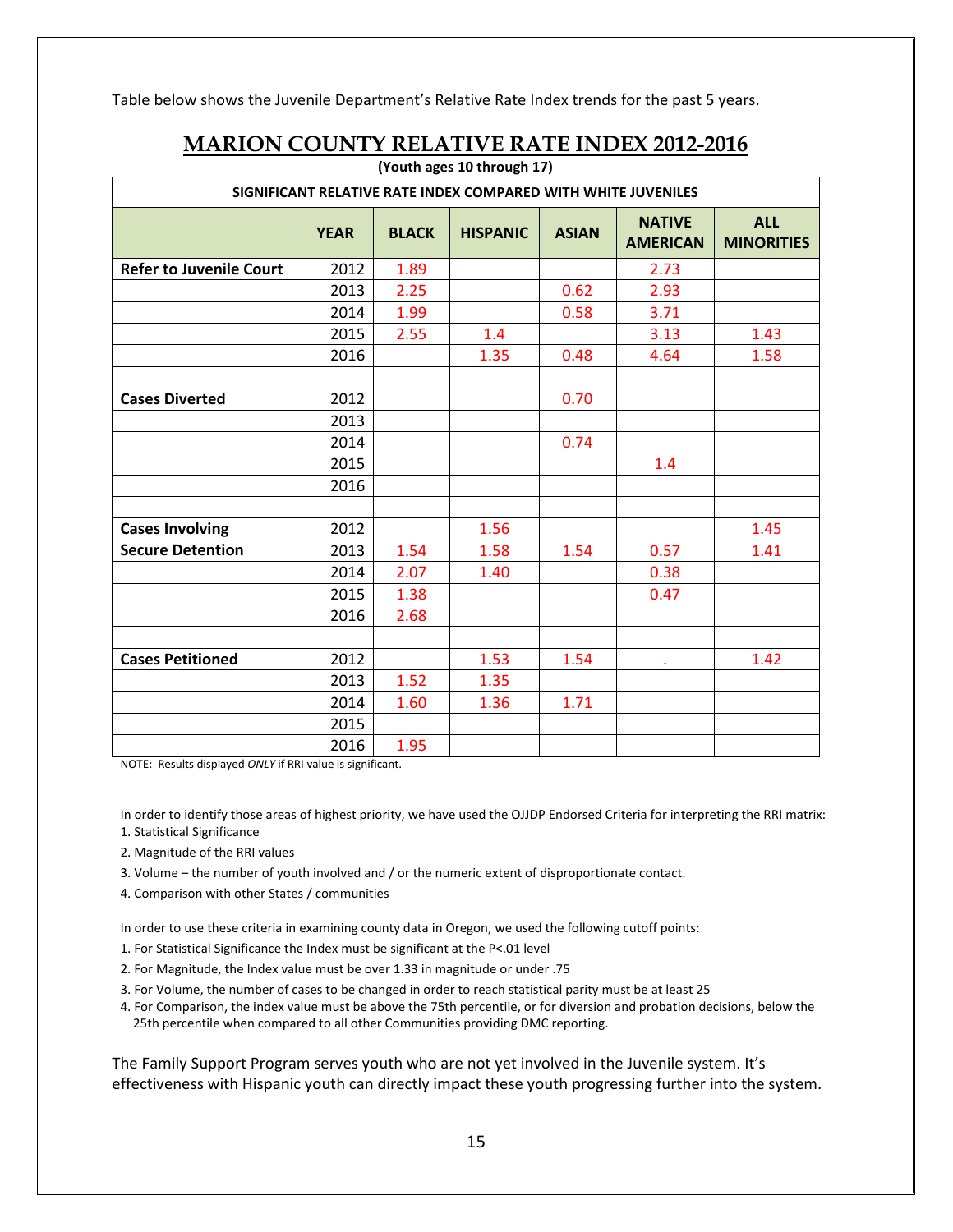## **5. POPULATION TO BE SERVED**

The Family Support Program serves youth and their families in Marion County, although consultation occurs occasionally with youth who live in Linn County and attend school in Marion County in the Stayton, Jefferson, and Mill City areas. Referrals are made by school staff, law enforcement, and community agencies such as mental health and New Solutions, Department of Human Services, recommendations from previous clients, probation officers working with a family concerned about younger siblings in the family, and parents who self refer to FSP with concerns about their youth.

To be eligible for services a youth must be nine to thirteen years old and score at a minimum medium on the Juvenile Crime Prevention Risk Assessment. Youth served in the program are non-adjudicated. However, more than half of the youth are referred by law enforcement with criminal behavior as a concern. There is no other program in Marion County that offers services to this age youth designed to address and intervene in criminal behavior through assessing and mitigating criminogenic risk factors.

Historically we receive roughly 200 referrals a biennium and do no outreach or promotion of the program. There is a high demand for Family Support Services, however only two Support Specialists. Roughly 100 youth will be eligible, volunteer, and participate during the biennium and can be timely served within the program capacity of two Family Support Specialists.

Demographics of the referred and served youth are similar, with the exception of a higher percentage of Hispanic youth that met criteria and engaged in services. Half (54%) of the referred youth were non-Hispanic Caucasian and 36% Hispanic. Overall, 72% of referred youth were male, which matches overall juvenile justice proportions.

# **6. JCP STRATEGIES AND OUTCOMES**

Marion County Juvenile collects all JJIS data for youth with referrals and youth without a criminal referral are tracked in our internal CRIS system. We are able to report all demographic information and service data as described in Appendix H – Required Data Collection and Reporting for all youth served by the Family Support Program.

Outputs to be tracked in JJIS and our internal CRIS data system for youth with community referrals will include:

- Number of youth referred
- Number of youth assessed
- Number of youth met criteria
- Number of youth engage in services

Outcomes will be measured by change in risk and protective factors on the JCP assessments, successful completion of the program, recidivism, and lack of committing first crime. We will use JJIS, CRIS and Data Manager data to compile these outcomes.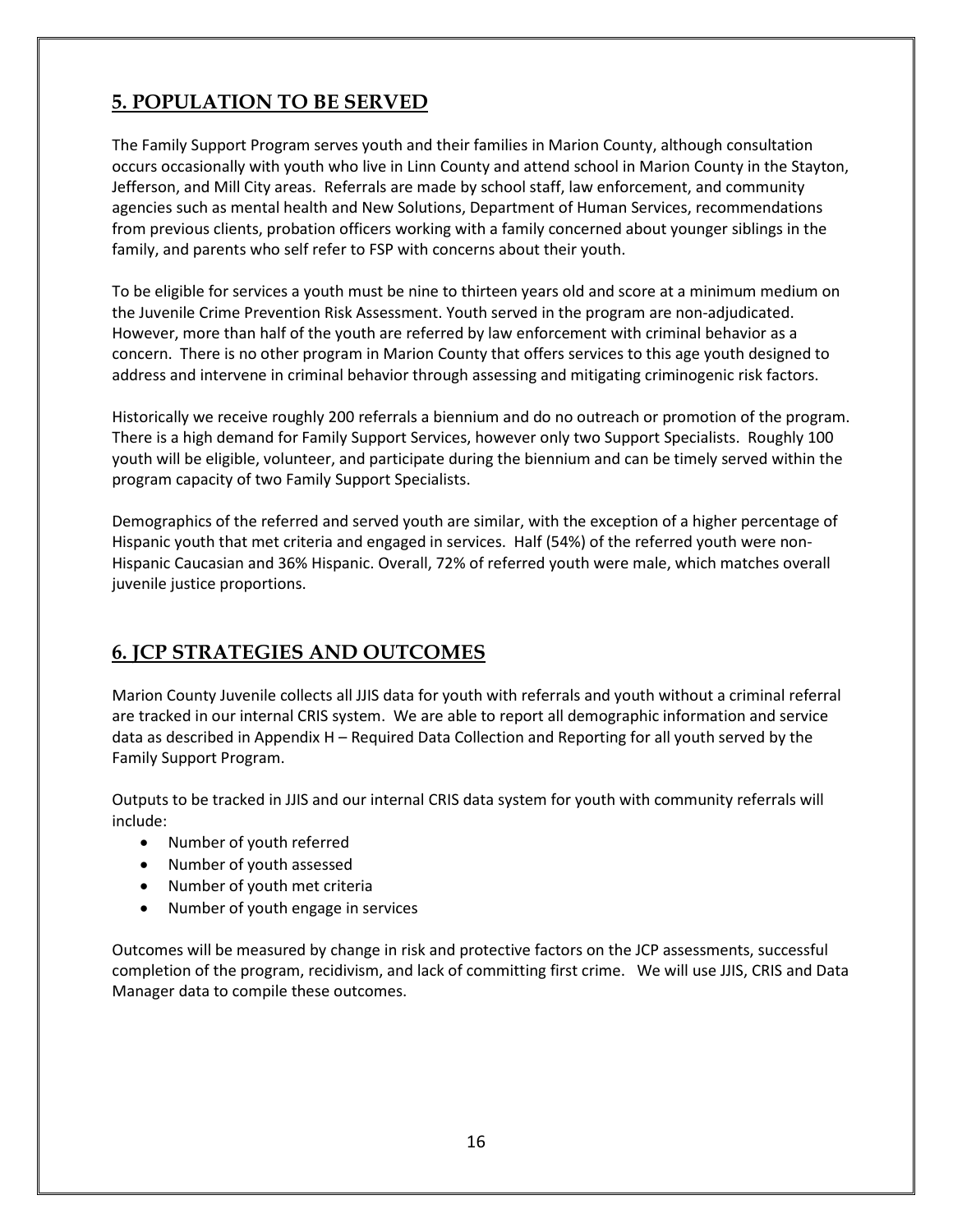# **7. EVIDENCE BASED PRACTICE AND CULTURAL APPROPRIATENESS**

**Skillstreaming:** Addresses the social skill needs of students who display aggression, immaturity, withdrawal, or other problem behaviors. This newly revised book offers the most up-to-date information for implementing the *Skillstreaming* approach, which utilizes modeling, role playing, performance feedback, and transfer (homework). Students develop competence in dealing with interpersonal conflicts and learn to use self-control. The curriculum contains 50 skill lessons and includes six skill groups: Beginning Social Skills, Advanced Social Skills, Dealing with Feelings, Alternatives to Aggression, Dealing with Stress, and Planning Skills.

- Goldstein, A.P. & McGinnis, E. (1997). *Skillstreaming the adolescent: New strategies and perspectives for teaching prosocial skills*. Champaign, IL: Research Press. www.researchpress.com
- Evans, Amy, and Candice Stefanou. "Behavioral and academic effects of Skillstreaming the Adolescent for at-risk middle school students." *NERA Conference Proceedings 2009*. 2009.

**Family Check Up and Everyday Parenting:** The Everyday Parenting curriculum is an adaption of the social learning approach to parent training and family therapy and is based on the Family Check-up model. This approach is divided into three areas of skills based on the concept of mindful parenting: supporting positive behavior, setting healthy limits, and building family relationships by helping parents change interaction patterns that occur daily in families and relationships.

The Family Check-Up is listed as a model program on several registries, including:

- Blueprints for Healthy Development[, http://www.blueprintsprograms.com/about.php](http://www.blueprintsprograms.com/about.php)
- NREPP,<http://www.nrepp.samhsa.gov/>
- Administration for Children and Families[, http://homvee.acf.hhs.gov/programs.aspx](http://homvee.acf.hhs.gov/programs.aspx)
- National Institute of Justice,<http://www.crimesolutions.gov/>

Other Research:

- Connell, A. M., & Dishion, T. J. (2008). Reducing depression among at-risk early adolescents: Threeyear effects of a family-centered intervention embedded within schools. *Journal of Family Psychology, 22*, 574-585.
- Connell, A., M., Dishion, T. J., & Klostermann, S. (2011). Family Check-Up effects on adolescent arrest trajectories: Variation by developmental subtype. *Journal of Research on Adolescence, 22*(2), 367-380.
- Dishion, T. J., Shaw, D., Connell, A., Gardner, F., Weaver, C., & Wilson, M. (2008). The Family Check-Up With High-Risk Indigent Families: Preventing Problem Behavior by Increasing Parents' Positive Behavior Support in Early Childhood. *Child development, 79*(5), 1395-1414.
- Dishion, T. J., Brennan, L. M., McEachern, A., Shaw, D. S., Wilson, M. N., & Weaver, C. M. (2014). Prevention of problem behavior through annual Family Check-Ups in early childhood: Intervention effects from the home to the beginning of elementary school. *Journal of Abnormal Child Psychology*.
- Dishion, T. J., Nelson, S. E., & Kavanagh, K. (2003). The Family Check-Up with high-risk young adolescents: Preventing early-onset substance use by parent monitoring. *Behavior Therapy, 34*(4), 553-571.
- Lunkenheimer, E. S., Dishion, T. J., Shaw, D. S., Connell, A. M., Gardner, F., Wilson, M. N., & Skuban, E. M. (2008). Collateral benefits of the Family Check-Up on early childhood school readiness: Indirect effects of parents' positive behavior support. *Developmental Psychology, 44*(6), 1737.
- McEachern, A. D., Fosco, G. M., Dishion, T. J., Shaw, D. S., Wilson, M. N., & Gardner, F. (2013).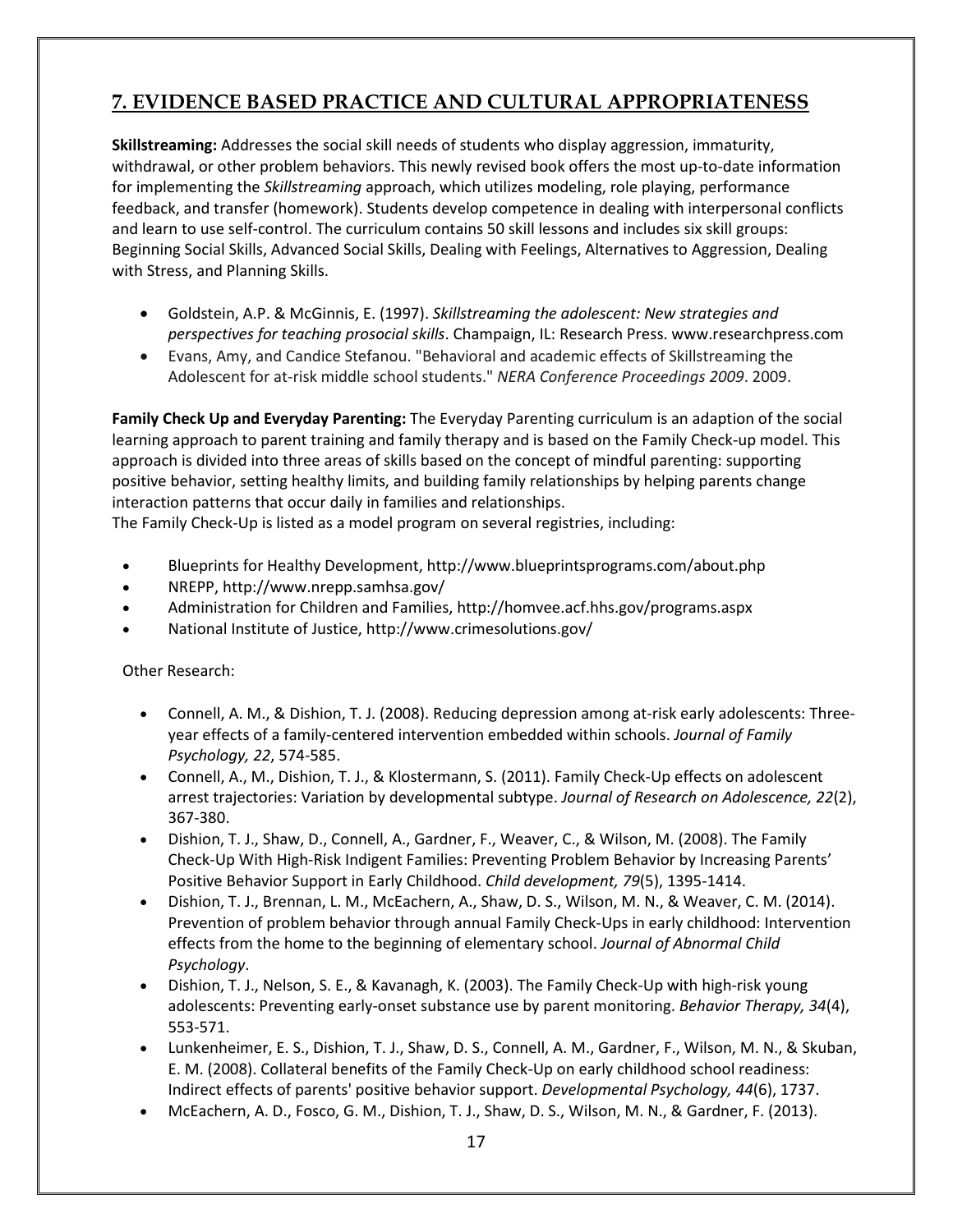Collateral benefits of the Family Check-Up in early childhood on caregiver's social support and relationship satisfaction. *Journal of Family Psychology*.

- Shaw, D. S., Connell, A., Dishion, T. J., Wilson, M. N., & Gardner, F. (2009). Improvements in maternal depression as a mediator of intervention effects on early childhood problem behavior. *Development and psychopathology, 21*(02), 417-439.
- Smith, J. D., Dishion, T. J., Moore, K. J., Shaw, D. S., & Wilson, M. N. (2013). Effects of video feedback on early coercive parent–child interactions: The intervening role of caregivers' relational schemas. *Journal of Clinical Child & Adolescent Psychology, 42*(3), 405-417.
- Smith, J. D., Dishion, T. J., Shaw, D. S., & Wilson, M. N. (2013). Indirect effects of fidelity to the Family Check-Up on changes in parenting and early childhood problem behaviors. *Journal of Consulting and Clinical Psychology, 81*(6), 962.
- Spirito, A., Sindelar-Manning, H.l., Colby, S.M., Barnett, N.P., Lewander, W., Rohsenow, D.J, and Monti, P. (2011). Individual and family motivational interventions for alcohol-positive adolescents treated in an emergency department. *Archives of Pediatric Medicine, 165*, 269-274.
- Stormshak, E. A., Connell, A., & Dishion, T. J. (2009). An adaptive approach to family-centered intervention in schools: Linking intervention engagement to academic outcomes in middle and high school. *Prevention Science, 10*, 221-235.
- Stormshak, E. A., Connell, A. M., Véronneau, M.-H., Myers, M. W., Dishion, T. J., Kavanagh, K., & Caruthers, A. S. (2011). An ecological approach to promoting early adolescent mental health and social adaptation: Family-centered intervention in public middle schools. *Child Development, 82*(1), 209-225.
- Van Ryzin, M. J., & Dishion, T. J. (2012). The impact of a family-centered intervention on the ecology of adolescent antisocial behavior: Modeling developmental sequelae and trajectories during adolescence. *Development and psychopathology, 24*(03), 1139-1155.
- Smith, J. D., Knoble, N. B., Zerr, A. A., Dishion, T. J., & Stormshak, E. A. (2014). Family Check-Up Effects Across Diverse Ethnic Groups: Reducing Early-Adolescence Antisocial Behavior by Reducing Family Conflict. *Journal of Clinical Child and Adolescent Psychology : The Official Journal for the Society of Clinical Child and Adolescent Psychology, American Psychological Association, Division 53*, *43*(3), 400–414. http://doi.org/10.1080/15374416.2014.888670

EPICS is a promising program on National Institute of Justice[, http://www.crimesolutions.gov/](http://www.crimesolutions.gov/)

• Labrecque, Ryan M., and Paula Smith. 2015. "Does Training and Coaching Matter? An 18-Month Evaluation of a Community Supervision Model*." Victims & Offenders* 00:1-20.

### HOPE scale

- Snyder, C. R., Harris, C., Anderson, J. R., Holleran, S. A., Irving, L. M., Sigmon, S. T., et al.(1991). The will and the ways: Development and validation of an individual-differences measure of hope. *Journal of Personality and Social Psychology, 60*, 570-585.
- Babyak, M. A., Snyder, C. R., & Yoshinobu, L. (1993). Psychometric properties of the Hope Scale: A confirmatory factor analysis. *Journal of Research in Personality, 27*, 154-169.
- Snyder, C. R. (2002). Hope theory: Rainbows in the mind. *Psychological Inquiry, 13*, 249---275.

Case Plans are considered Best Practice

• Implementing Evidence-Based Policy and Practice in Community Corrections, 2nd ed. (October 2009). U.S. Department of Justice, National Institute of Corrections. <http://nicic.gov/Downloads/PDF/Library/024107.pdf>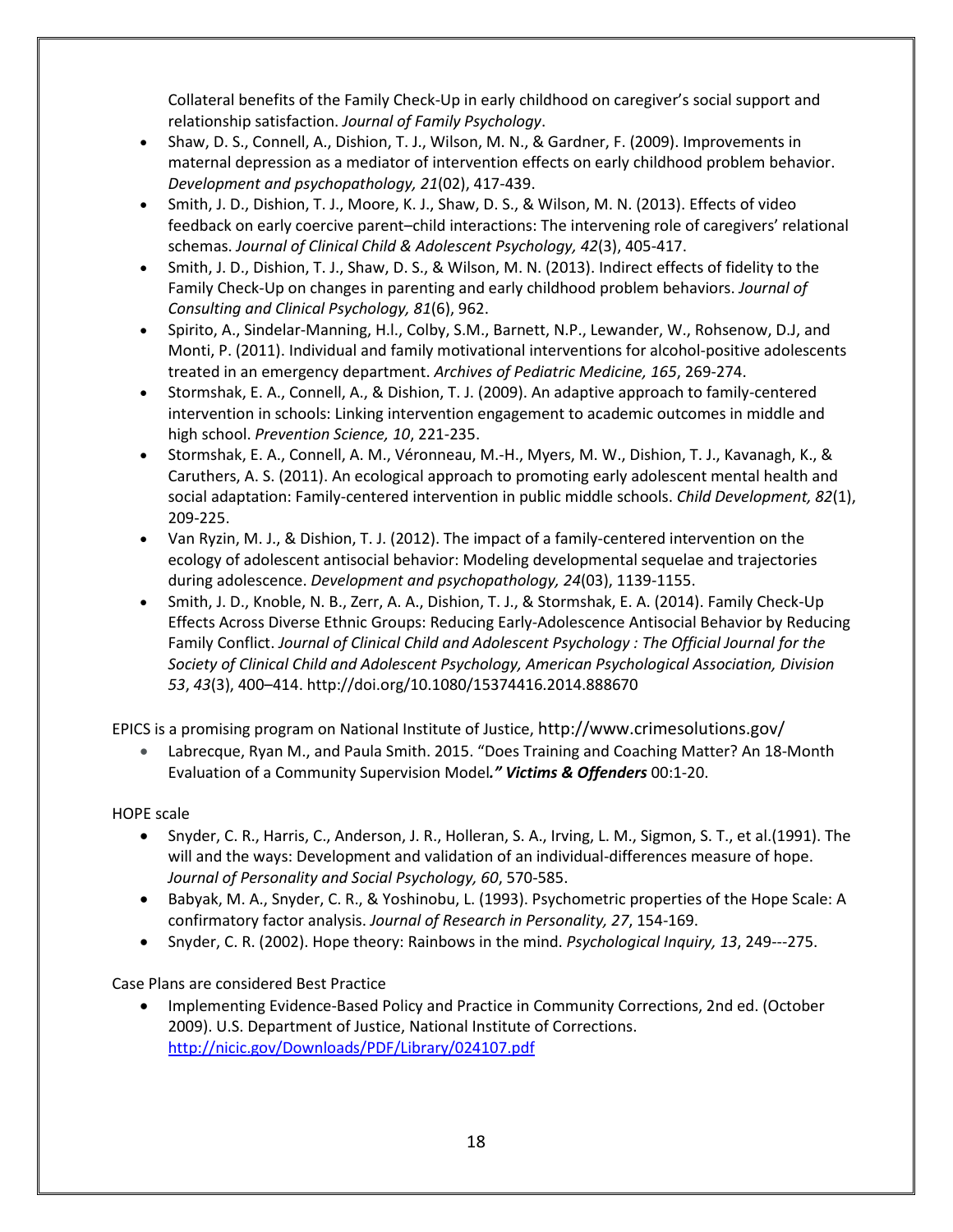#### **IRLEN:**

- Ekenna-Kalu, C., Fatolitis, P., Momen, N., Haseltine, C., Temme, L., Krouse., S. (2006). Meares-Irlen Syndrome Innovation Study: Assessment of the potential for colored overlays to enhance the reading skills of listed recruits (Navy). Report by the Naval Aerospace Medical Research Laboratory (NAMRL), July, 2006.
- Evans, B. (1994). The relationship between optometric problems, visual discomfort and reading difficulties. *Optician*, 5436(207), 18-22.
- Irlen, H. (1994). Scotopic Sensitivity/Irlen Syndrome Hypothesis and Explanation of the Syndrome. *Journal of Behavioral Optometry*, 5, 62-65.
- Whichard, J.A., Feller, R.W., & Kastner, R. (2000). The Incidence of Scotopic Sensitivity Syndrome in Colorado Inmates. *Journal of Correctional Education*, 51(3), 294-299.

Please see page 21: Juvenile Crime Prevention Evidence-Based Practices Checklist

### **8. RELATION OF JCP SERVICES TO THE CONTINUUM OF SERVICES**

The Juvenile Crime Prevention – prevention funding serves youth 9-13 referred to the program. In collaboration with the youth and their family, the goal is to address areas of concern within the domains of the Juvenile Crime Prevention Risk Assessment and mitigate the likelihood that these youth will escalate into the Juvenile Justice system.

Juvenile Crime Prevention – Basic funding provides support for the Juvenile Departments infrastructure to provide resources to manage youth successfully within the community. In Marion County the Basic funding is used as partial funding to support a ninety day shelter care program – GAP. GAP serves adjudicated youth who need an alternative placement out of their home and receive programs and services within the program and community to address risk factors in substance abuse; education; poor peer associations; family functioning; and attitudes, values and beliefs. Youth live in the program but during the day are in public school or work programs, and then attend treatment programs in the community and back at GAP after school.

Diversion Funding - this funding is specific to provide services to youth to divert them from commitment to the Oregon Youth Authority and placement in a Youth Correctional Facility. Diversion funding is also used as partial funding for the GAP program with those youth who are at risk of commitment.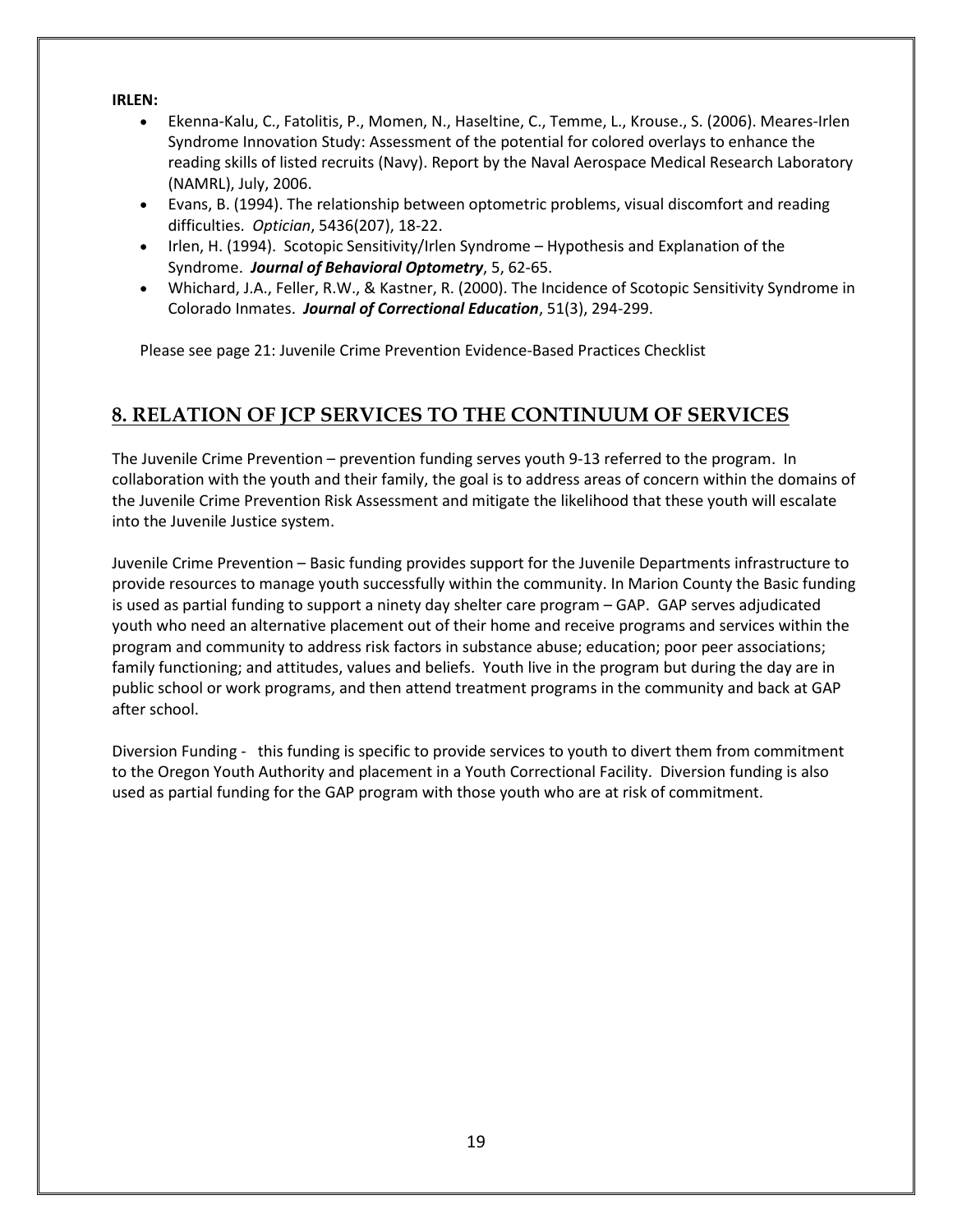### **9. BUDGET INFORMATION**

Budget information should include budget detail and budget narrative**.**

| <b>Personnel</b>                                                    | <b>JCP Prevention</b> | <b>JCP Basic</b> | <b>JCP Diversion</b> |
|---------------------------------------------------------------------|-----------------------|------------------|----------------------|
| Guaranteed Attendance Program (GAP)<br>4.64 FTE Group Worker 2      |                       | \$846,665        |                      |
| 4.08 FTE Group Worker 2                                             |                       |                  | \$718,588            |
| <b>Family Support Program</b><br>1.79 FTE Family Support Specialist | \$372,440             |                  |                      |
| <b>Total Personnel</b>                                              | \$372,440             | \$846,665        | \$718,588            |
| <b>Total Administrative Charges</b>                                 | \$41,382              | \$94,074         | \$79,843             |
| <b>TOTAL</b>                                                        | \$413,822             | \$940,739        | \$798,431            |

The program operates with 2FTE Family Support Specialists. The JCP funds are used to provide direct services to youth and families - the cost of 1.79 FTE Family Support Specialists positions. Funding for the additional .31FTE comes through Criminal Justice Funds in the Juvenile Department budget.

Because these positions are housed in the Juvenile Department, supplies, training, office space, supervision, and infrastructure are funded as part of the total department budget.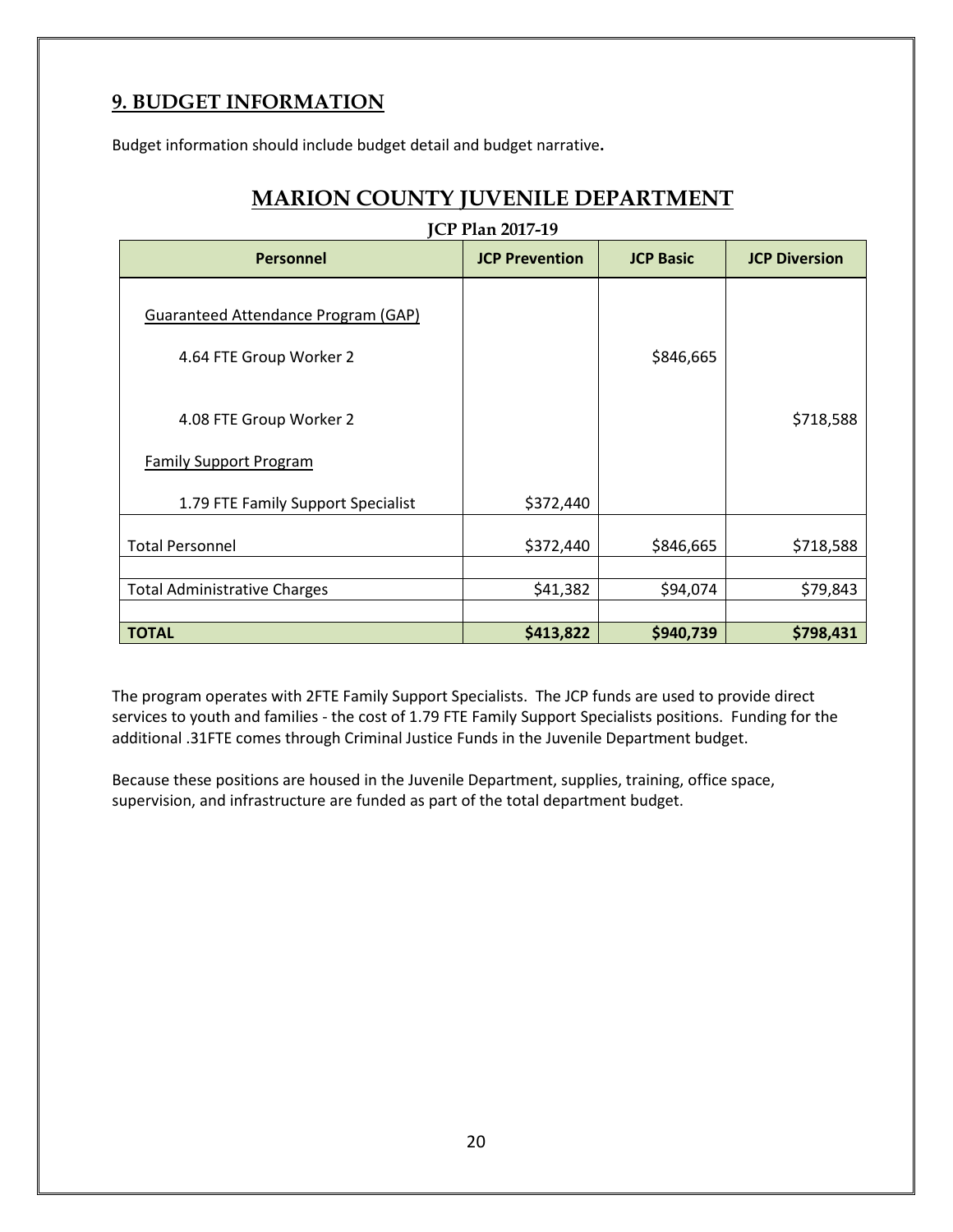### *YOUTH DEVELOPMENT COUNTIL JUVENILE CRIME PREVENTION EVIDENCE-BASED PRACTICES CHECKLIST*

### COUNTY/TRIBE: Marion

JCP FUNDED PROGRAM (fill out a form for each funded program): Family Support Program (FSP)

PROGRAM TYPE (e.g. mentoring, family therapy/counseling, skill building): Family support, Family Functioning, Youth and Family Skill building. Educational Success skill building, Community based in home services.

### BRIEF DESCRIPTION OF FUNDED PROGRAM:

- The purpose of the Family Support Program (FSP) is to prevent youth who are likely, based on behaviors indicating risk factors associated with criminality, from entering into the juvenile justice system.
- Youth ages 9-13 are referred to the program for behaviors identified within the family, community, and schools. Referrals typically come directly from parents, through our partnership with schools, and from law enforcement (youth under the age of criminal responsibility or identified as best served outside the juvenile justice system). Participation in the program is voluntary and all support and interventions with youth occur within the context and engagement of the family. Collaboratively a case plan is developed using outcomes of the Juvenile Crime Prevention Risk Assessment and Family Check Up Assessment in alignment with the family's identified areas of concern and goals. The plan is focused on reducing risks, addressing needs, increasing assets and protective factors, supporting and strengthening family functioning, pro-social community engagement, and increasing educational success.
- The program outcomes are to decrease the likelihood that the youth will end up formally within the jurisdiction of the juvenile justice system, or penetrate deeper into the juvenile justice system, recidivism, and achievement of academic success.

### TARGET POPULATION:

Youth age 9-13 referred by schools, law enforcement, community based agencies, family selfreferral, and by probation officers for younger siblings of youth already formally involved with the juvenile justice system in order to reduce generational delinquency. Youth must score as medium or high risk on the Juvenile Crime Prevention Risk Assessment to be eligible for services.

### EVIDENCE BASED PROGRAM:

The Family Support Program was evaluated using the Corrections Program Checklist (CPC) in January 2008. The Evidenced Based Correctional Program checklist is a tool developed by the University of Cincinnati Corrections Institute to assess correctional intervention programs and is used to ascertain how closely correctional programs meet know principles of effective intervention. The overall program rating was Effective. Since that evaluation the program has substantially increased the assessment and treatment components, areas where necessary improvement was required to increase program effectiveness.

Evidence and research based programs, services and principles are the basis of the intervention through a strength based approach, case planning, and risk reduction and skill development strategies.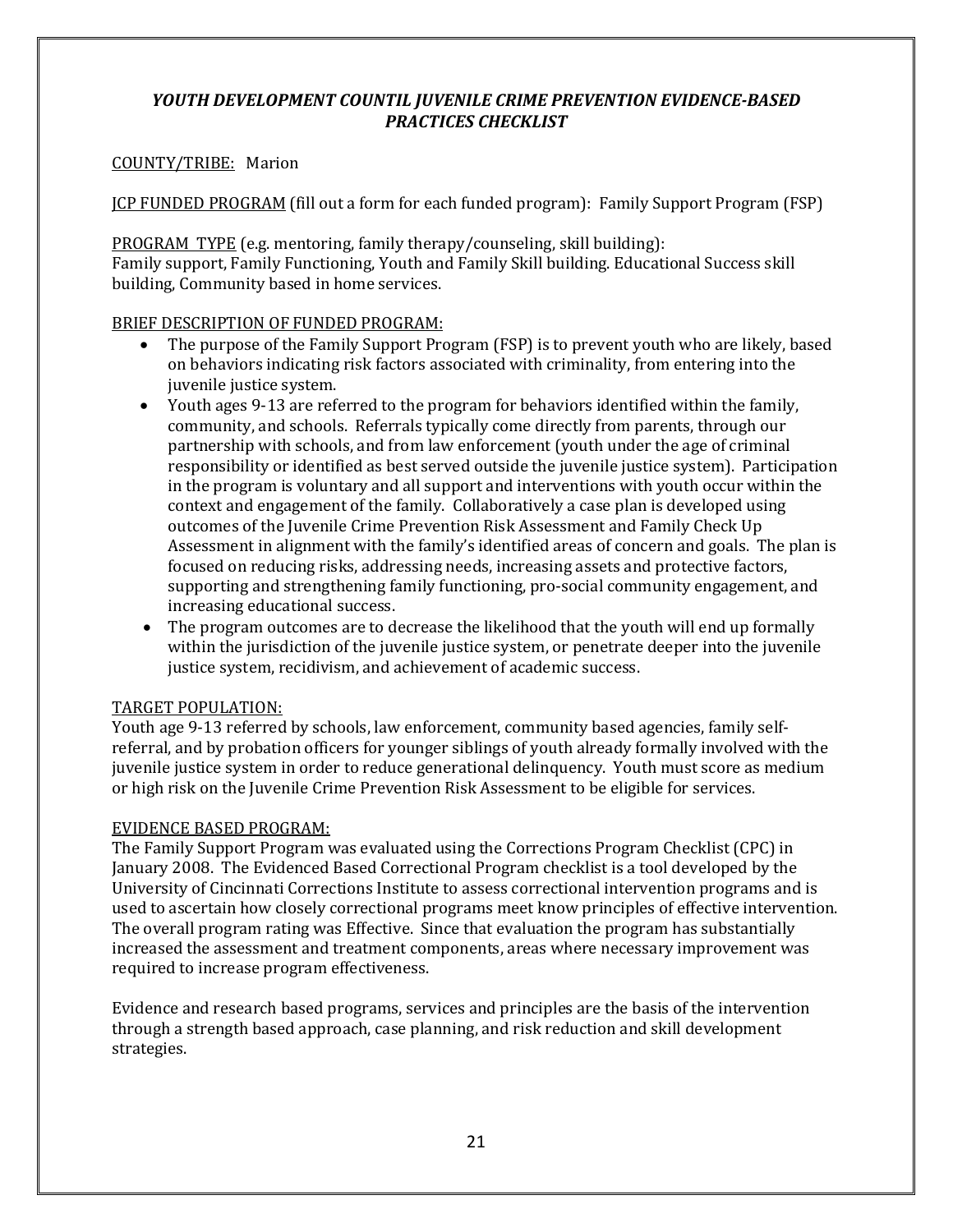### RESEARCH AND THEORY:

Based on empirically valid research and theory (please provide citation for the theory and research)

The program is designed to be a maximum of nine months in accordance with evidenced based principles of the Corrections Program Checklist (CPC) from the work of Dr. Ed Latessa (Professor of the School of Criminal Justice at the University of Cincinnati).

**Irlen Syndrome**: Youth referred to the Family Support Program are screened for Scotopic Sensitivity, a perceptual processing disorder (the brains ability to process visual information), and provided with information, and resources for diagnosis as appropriate. Scotopic Sensitivity can significantly impact reading, attention and concentration, writing, and math. It can manifest with physical symptoms such as headaches, fatigue, and eye strain, as well as behaviorally.

- Ekenna-Kalu, C., Fatolitis, P., Momen, N., Haseltine, C., Temme, L., Krouse., S. (2006). Meares-Irlen Syndrome Innovation Study: Assessment of the potential for colored overlays to enhance the reading skills of listed recruits (Navy). Report by the Naval Aerospace Medical Research Laboratory (NAMRL), July, 2006.
- Evans, B. (1994). The relationship between optometric problems, visual discomfort and reading difficulties. *Optician*, 5436(207), 18-22.
- Irlen, H. (1994). Scotopic Sensitivity/Irlen Syndrome Hypothesis and Explanation of the Syndrome. *Journal of Behavioral Optometry*, 5, 62-65.
- Whichard, J.A., Feller, R.W., & Kastner, R. (2000). The Incidence of Scotopic Sensitivity Syndrome in Colorado Inmates. *Journal of Correctional Education*, 51(3), 294-299.

**Family Check Up**: The Family Support Specialists are trained and provided with ongoing support in implementing the Family Check Up (FCU) Model by clinical staff of The Child and Family Center at the University of Oregon. FCU is a brief, strength-based comprehensive family assessment that engages youth and families in identifying areas of strengths and challenges. The assessment is used to collaborate with parents to evaluate their needs and identify areas they have interest in addressing to improve relationships and functioning of their family.

**Every Day Parenting**: The Family Support Specialists are trained and provided with ongoing implementation support in the Every Day Parenting curriculum by clinical staff of The Child and Family Center at the University of Oregon. Every Day Parenting curriculum is divided into three areas of skills based on the concept of mindful parenting: supporting positive behavior, setting healthy limits, and building family relationships by helping parents change interaction patterns that occur daily in families and relationships.

Blueprints for Healthy Development[, http://www.blueprintsprograms.com/about.php](http://www.blueprintsprograms.com/about.php)

- NREPP,<http://www.nrepp.samhsa.gov/>
- Administration for Children and Families,<http://homvee.acf.hhs.gov/programs.aspx>
- National Institute of Justice,<http://www.crimesolutions.gov/>
	- Other research: Brennan, L. M., Shelleby, E. C., Shaw, D. S., Gardner, F., Dishion, T. J., & Wilson, M.N. (2013). Indirect effects of the Family Check-Up on school-age academic achievement through improvements in parenting in early childhood. *Journal of Educational Psychology, 105*(3), 762.
	- Connell, A. M., & Dishion, T. J. (2008). Reducing depression among at-risk early adolescents: Three-year effects of a family-centered intervention embedded within schools. *Journal of Family Psychology, 22*, 574-585.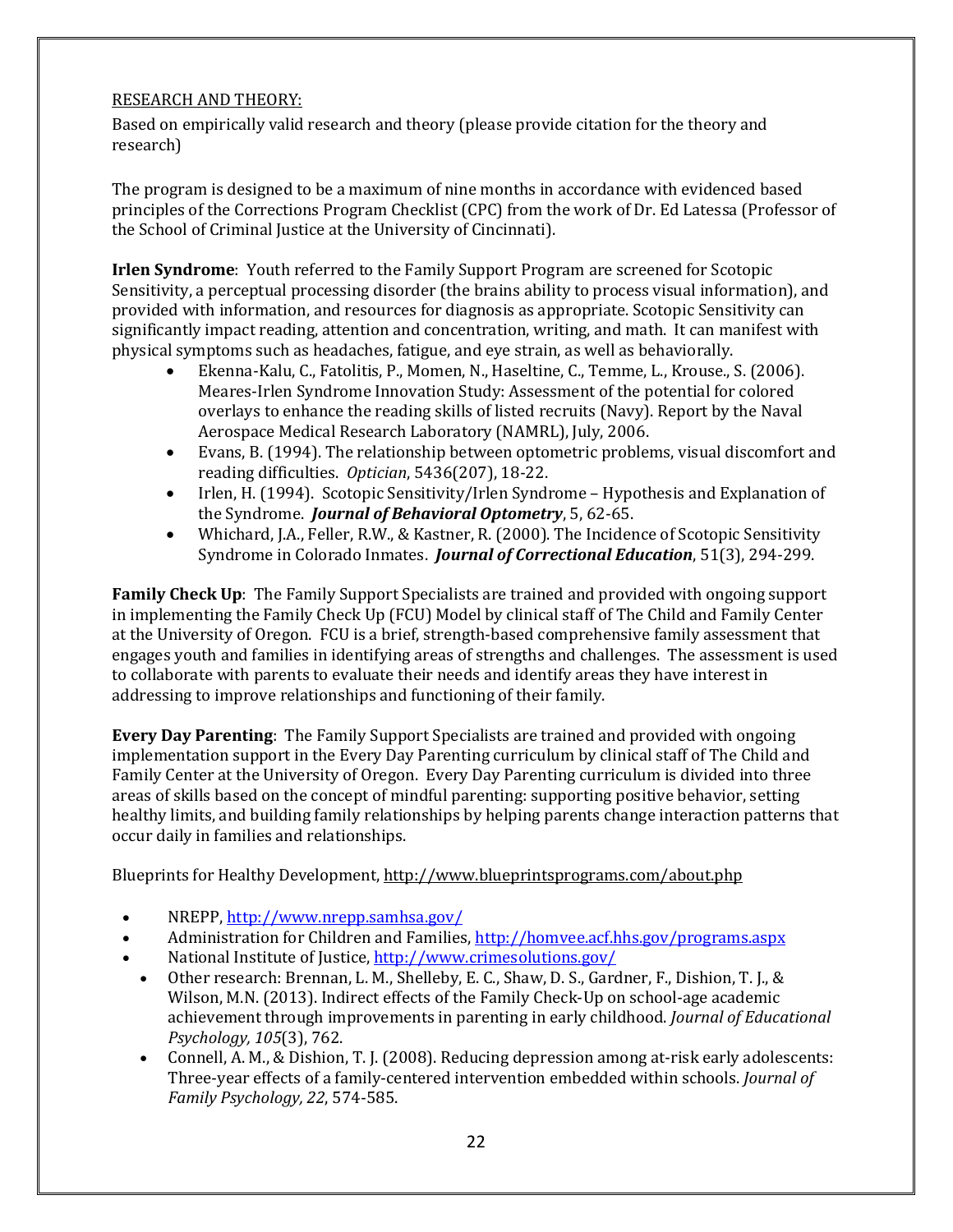- Connell, A., M., Dishion, T. J., & Klostermann, S. (2011). Family Check-Up effects on adolescent arrest trajectories: Variation by developmental subtype. *Journal of Research on Adolescence, 22*(2), 367-380.
- Dishion, T. J., Shaw, D., Connell, A., Gardner, F., Weaver, C., & Wilson, M. (2008). The Family Check-Up With High-Risk Indigent Families: Preventing Problem Behavior by Increasing Parents' Positive Behavior Support in Early Childhood. *Child development, 79*(5), 1395- 1414.
- Dishion, T. J., Brennan, L. M., McEachern, A., Shaw, D. S., Wilson, M. N., & Weaver, C. M. (2014). Prevention of problem behavior through annual Family Check-Ups in early childhood: Intervention effects from the home to the beginning of elementary school. *Journal of Abnormal Child Psychology*.
- Dishion, T. J., Nelson, S. E., & Kavanagh, K. (2003). The Family Check-Up with high-risk young adolescents: Preventing early-onset substance use by parent monitoring. *Behavior Therapy, 34*(4), 553-571.
- Lunkenheimer, E. S., Dishion, T. J., Shaw, D. S., Connell, A. M., Gardner, F., Wilson, M. N., & Skuban, E. M. (2008). Collateral benefits of the Family Check-Up on early childhood school readiness: Indirect effects of parents' positive behavior support. *Developmental Psychology, 44*(6), 1737.
- McEachern, A. D., Fosco, G. M., Dishion, T. J., Shaw, D. S., Wilson, M. N., & Gardner, F. (2013). Collateral benefits of the Family Check-Up in early childhood on caregiver's social support and relationship satisfaction. *Journal of Family Psychology*.
- Shaw, D. S., Connell, A., Dishion, T. J., Wilson, M. N., & Gardner, F. (2009). Improvements in maternal depression as a mediator of intervention effects on early childhood problem behavior. *Development and psychopathology, 21*(02), 417-439.
- Smith, J. D., Dishion, T. J., Moore, K. J., Shaw, D. S., & Wilson, M. N. (2013). Effects of video feedback on early coercive parent–child interactions: The intervening role of caregivers' relational schemas. *Journal of Clinical Child & Adolescent Psychology, 42*(3), 405-417.
- Smith, J. D., Dishion, T. J., Shaw, D. S., & Wilson, M. N. (2013). Indirect effects of fidelity to the Family Check-Up on changes in parenting and early childhood problem behaviors. *Journal of Consulting and Clinical Psychology, 81*(6), 962.
- Spirito, A., Sindelar-Manning, H.l., Colby, S.M., Barnett, N.P., Lewander, W., Rohsenow, D.J, and Monti, P. (2011). Individual and family motivational interventions for alcohol-positive adolescents treated in an emergency department. *Archives of Pediatric Medicine, 165*, 269- 274.
- Stormshak, E. A., Connell, A., & Dishion, T. J. (2009). An adaptive approach to familycentered intervention in schools: Linking intervention engagement to academic outcomes in middle and high school. *Prevention Science, 10*, 221-235.
- Stormshak, E. A., Connell, A. M., Véronneau, M.-H., Myers, M. W., Dishion, T. J., Kavanagh, K., & Caruthers, A. S. (2011). An ecological approach to promoting early adolescent mental health and social adaptation: Family-centered intervention in public middle schools. *Child Development, 82*(1), 209-225.
- Van Ryzin, M. J., & Dishion, T. J. (2012). The impact of a family-centered intervention on the ecology of adolescent antisocial behavior: Modeling developmental sequelae and trajectories during adolescence. *Development and psychopathology, 24*(03), 1139-1155.

**Skillstreaming**: is a four-part training approach—modeling, role-playing, performance feedback, and generalization—to teach essential prosocial skills and relationship skills to children and adolescents. *Skillstreaming* addresses the social skill needs of students who display aggression, immaturity, withdrawal, or other problem behaviors. This newly revised book offers the most upto-date information for implementing the *Skillstreaming* approach, which utilizes modeling, role playing, performance feedback, and transfer (homework). Students develop competence in dealing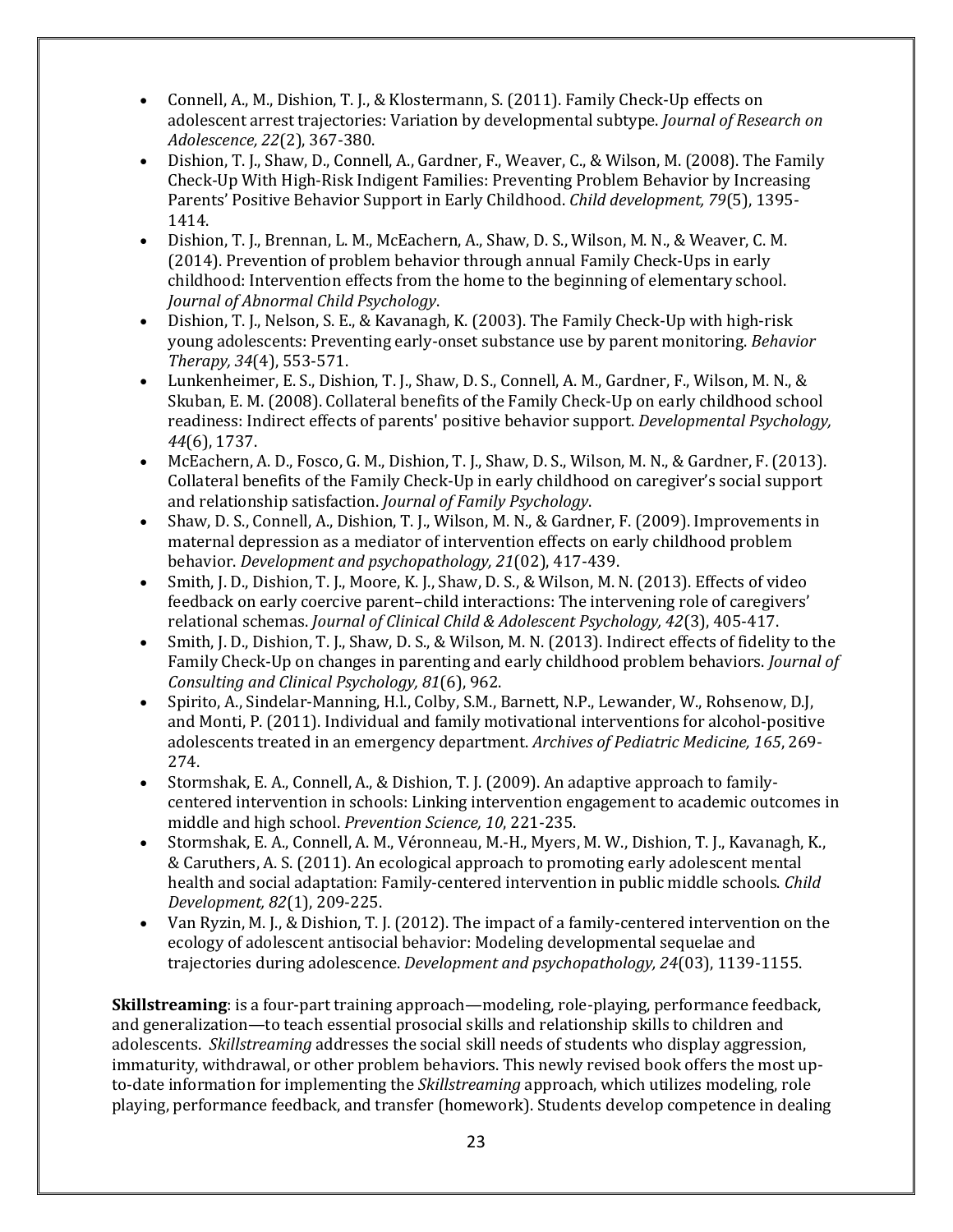with interpersonal conflicts and learn to use self-control. The curriculum contains 50 skill lessons and includes six skill groups: Beginning Social Skills, Advanced Social Skills, Dealing with Feelings, Alternatives to Aggression, Dealing with Stress, and Planning Skills.

- Goldstein, A.P. & McGinnis, E. (1997). *Skillstreaming the adolescent: New strategies and perspectives for teaching prosocial skills*. Champaign, IL: Research Press. www.researchpress.com
- Evans, Amy, and Candice Stefanou. "Behavioral and academic effects of Skillstreaming the Adolescent for at-risk middle school students." *NERA Conference Proceedings 2009*. 2009.

**Effective Practices in Community Supervision (EPICS) and Cognitive–Behavioral tools (CBT):** Teaching the link between thinking, feelings and actions; provides opportunities to explore risky thinking and behavior patterns and replace with pro-social thinking; develops skills to evaluate positive and negative decisions; increase feelings identification, emotional regulation and empathy.

• Promising program on National Institute of Justice, [http://www.crimesolutions.gov/L](http://www.crimesolutions.gov/)abrecque, Ryan M., and Paula Smith. 2015. "Does Training and Coaching Matter? An 18-Month Evaluation of a Community Supervision Model*." Victims & Offenders* 00:1-20.

**HOPE Scale:** Hope is a cognitive-based motivational theory helping youth learn to develop the capacity to create strategies to attain their goals. (Snyder, 2002) The theory identifies two cognitive processes termed 'pathways' and 'agency'. Pathway is the mental strategies toward goal attainment and agency is the mental energy or capacity the youth has to self-direct and sustain movement toward their goals. Research consistently demonstrates the compelling benefit for positive outcomes when a youth has high levels of hope.

- Snyder, C. R., Harris, C., Anderson, J. R., Holleran, S. A., Irving, L. M., Sigmon, S. T., et al. (1991). The will and the ways: Development and validation of an individual-differences measure of hope. *Journal of Personality and Social Psychology, 60*, 570-585.
- Babyak, M. A., Snyder, C. R., & Yoshinobu, L. (1993). Psychometric properties of the Hope Scale: A confirmatory factor analysis. *Journal of Research in Personality, 27*, 154-169.
- Snyder, C. R. (2002). Hope theory: Rainbows in the mind. *Psychological Inquiry, 13*, 249-- -275.
- Edwards, L. M., Ong, A. D., & Lopez, S. J. (2007). Hope measurement in Mexican American youth. Hispanic *Journal of Behavioral Sciences*, 29, 225–241.
- Twyford, Jennifer M., Dowdy, E, & Sharkey, Jill D. Implications of Self-Reported Levels of Hope in Latino and Latina Youth on Probation. OJJDP Journal of Juvenile Justice. Vol 3, Issue 2, Spring 2014.<http://www.journalofjuvjustice.org/JOJJ0302/article05.htm>

**Caseplans:** translate Juvenile Crime Prevention Assessment (JCP) risk and protective factors and Family Check-up results into a roadmap for youth, parents and the Family Support Specialist. Caseplans identify long term and short term goals, competencies and interventions to be utilized. Caseplans allow for the evaluation of progress and achievement of desired outcomes.<br>• Implementing Evidence-Based Policy and Practice in Community Corrections.

• Implementing Evidence-Based Policy and Practice in Community Corrections, 2nd ed. (October 2009). U.S. Department of Justice, National Institute of Corrections. <http://nicic.gov/Downloads/PDF/Library/024107.pdf>

### RISK PRINCIPLE:

Uses a validated risk assessment tool (JCP)

Addresses risk in family, school, peer group, and other relevant social settings

• The Family Support program uses the Juvenile Crime Prevention Risk (JCP) tool to determine eligibility for program services. A referred youth must score medium or high risk to participate. This tool is widely used in Oregon and is a validated instrument with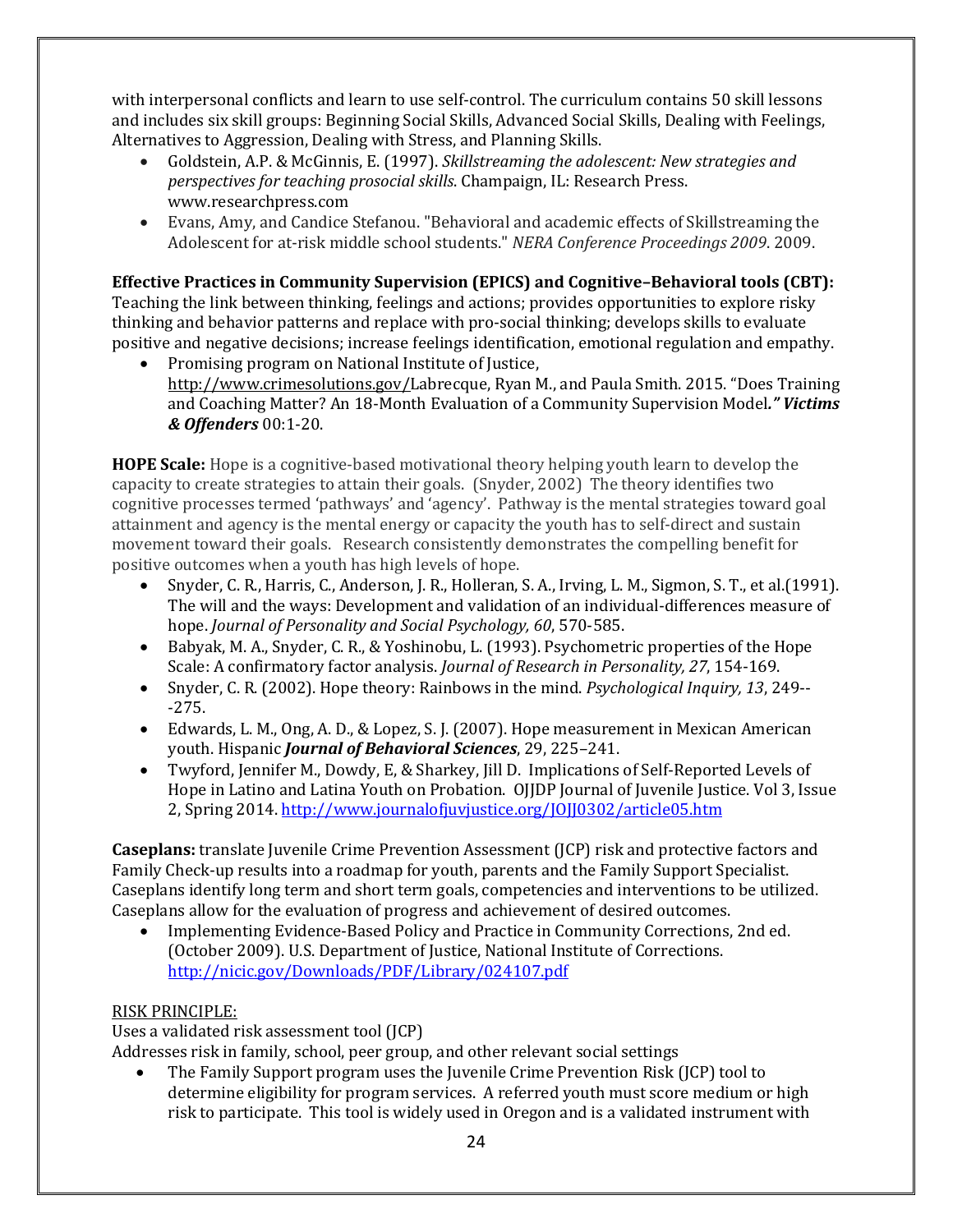high predictive rate for criminogenic risk. It is validated for the 9-13 age group of the target population.

• The tool assesses risk and protective factors within the family; education; values, attitudes and beliefs; peer associations; substance abuse; and life and social skill domains.

### NEED (CRIMINOGENIC)PRINCIPLE:

As a juvenile crime prevention strategy, the targeted interventions must focus on criminogenic risk factors.

- The Juvenile Crime Prevention Risk tool assesses criminogenic risk. It provides both a score that is correlated from low to high risk for engaging in criminal behavior, and identifies specific risk and protective factors.
- The risk and protective factors are shared with the youth and family and they determine which areas they want to invest their time, energy and resources in creating change for the outcomes they desire.
- A case plan is developed from a format that includes all of the domains from the JCP. The case plan is the roadmap of strategies and actions towards achieving the identified goals and outcomes.
- The targeted areas of risk are addressed through comprehensive interventions across all of the systems (family, school, community),and building skills to increase holistic success in all aspects of a youths lives (relationships with parents and siblings, peer relationships, educational success, healthy lifestyle, goal setting and pathways to achievement, emotional regulation, problem solving and decision making, leisure activities, attitudes and values).
- Changes within one domain directly impact others. As a youth addresses substance abuse the family relationships improve, connectivity to education can be strengthened, and attitudes and beliefs become more pro-social.
- A re-assessment of the JCP measures changes in the risk and protective factors as interventions and services are provided.
- The program is nine months with intensive services initially to understand the issues in the JCP risk assessment domains, develop a case plan to address, build skills through role modeling, practice, reinforcement and rewards, and increase competency and comfort. Services are reduced in intensity as the youth and family become more proficient in the skills and the family is appropriately addressing limit setting, approval of peers, providing rewards and consequences, teaching accountability, etc.

### RESPONSIVITY PRINCIPLE:

Families voluntarily participate in the Family Support Program. Through "voice and choice" the family members participate in the completion of the JCP and the Family Check Up tool and identify those areas that they are invested in making changes to accomplish their desired outcomes. The Family Support Staff build relationships through developing trust, use motivational interviewing to engage and motivate goal-oriented and client centered behavior change. Family Support Staff meet the youth and families where they are at in their process. Meetings take place where most comfortable for the youth and family and encouragement is given to include supportive friends, other service providers, and extended family members. The process to build trust, observe interactions and behaviors, provide support, modeling, re-enforcement and skill development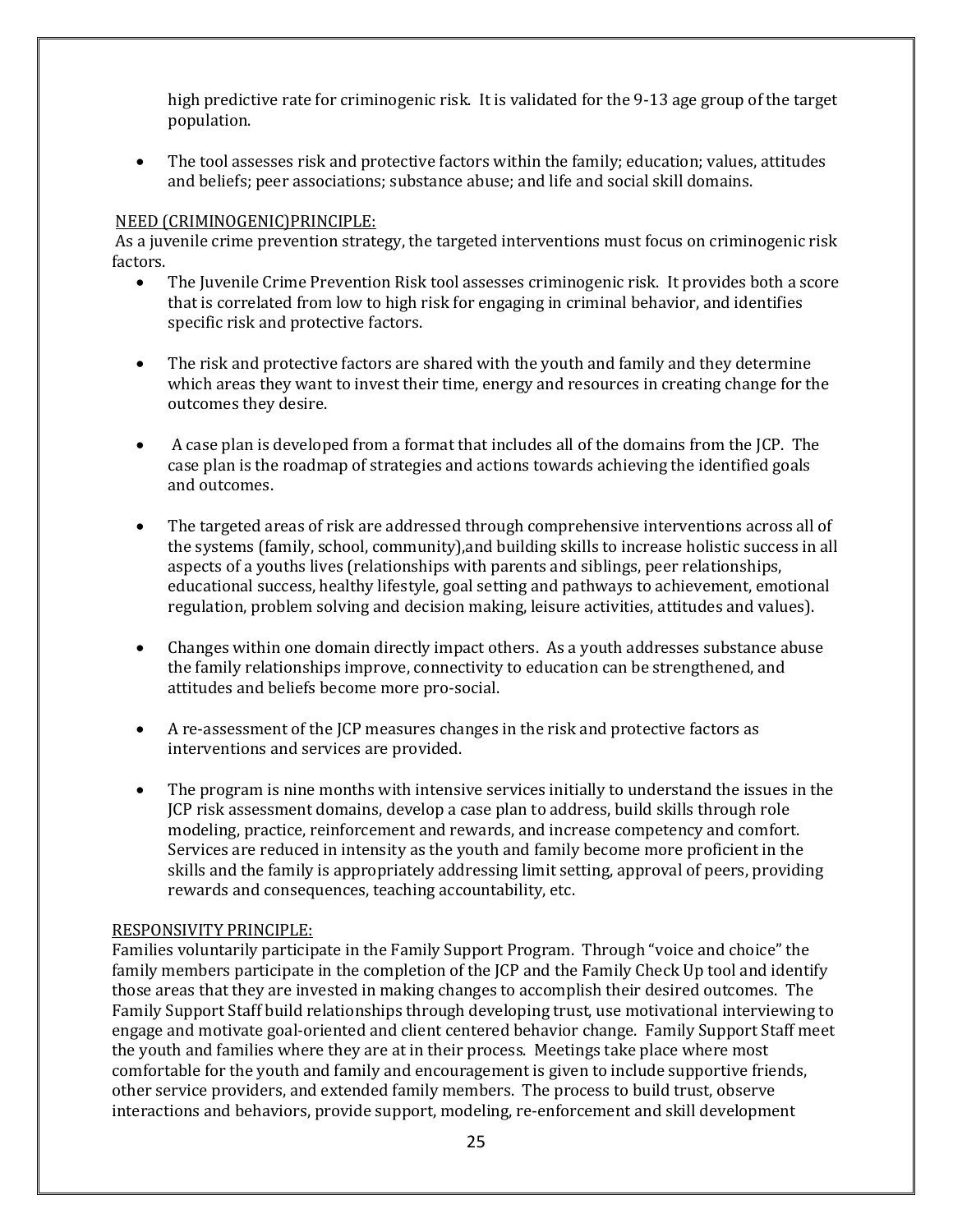inherently involves frequent contact and in the moment recognition and praise. As youth and families become more comfortable and confident the involvement with the Family Support Specialist becomes less intensive. The caseloads are purposely low to allow for this level of engagement.

The Family Support Staff are skilled in working with this younger youth population, and are trained in adolescent development specific to the physiology of the developing brain and impact of trauma. Language and materials used are appropriate for the target population. The program is strength based and focused on relationships and interactions. Family Support Staff emphasize youth and parents strengths to validate healthy family interactions, and re-enforce the increase of those positive interactions as well as support the development of additional skills.

The Family Support Program serves youth within the context of their family, school and community. This is a critical period of biological and physical growth for a youth and the program addresses those developmental needs where solid skills are necessary to facilitate transition to full adolescence and adulthood. This age group is transitioning from childhood to early adolescence and middle school, to preparation for high school. These are all critical transitions. The program shores up educational engagement, connectivity, and academic achievement; develops skills and maturity in problem solving, emotional regulation, decision making, evaluation of consequences, goal setting and action steps or pathways to achieving goals; and parental skills in limit setting, appropriate consequences, rewards and incentives, positive youth development and engagement.

One of the Family Support Specialist is bi-lingual and bi-cultural to best serve the Hispanic/Latino clients.

#### QUALITY SERVICE PRINCIPLE**:**

The supervisor of the Family Support Program has thirty-years in working with youth and families. They were trained five years ago in Effective Practices in Community Supervision (EPICS), served as a state wide EPICS juvenile justice trainer, and provide the on-going coaching and support to the Family Support Specialists. The direct services Family Support Staff are a critical asset and well equipped to provide relational services within the model and in a manner that is strength-based, voice and choice centered, and promotes skill development and positive youth development. The staff are trained in the models and tools used in the program and philosophically support a behavior change model that enhances strengths, addresses attitudes, values and beliefs through connecting thinking with behavior, understanding of normal adolescent behavior and the developmental tasks to be accomplished, and how adults support youth through childhood and adolescence. The bi-lingual, bi-cultural staff has seventeen years of experience working with youth and outside of his professional employment coach's youth. The other Family Support Specialist has sixteen years of experience working with youth and families. Eight of these years was spent working specifically within the mental health system providing training for therapeutic foster parents; family wrap-around services; and therapeutic skills training: all intensive community services.

Using the Family Check Up information and the Juvenile Crime Prevention Risk Assessment and Reassessment, and the Measureable Outcomes Form, the Juvenile Department Management Analyst continually reviews outcome data to ensure focus remains on results. The program staff use established models and curriculum for service delivery.

#### COLLABORATION PRINCIPLE:

The initial engagement with the youth and family begins the collaborative process. The program is voluntary and focuses on those areas identified by the youth and family for investment. The basis